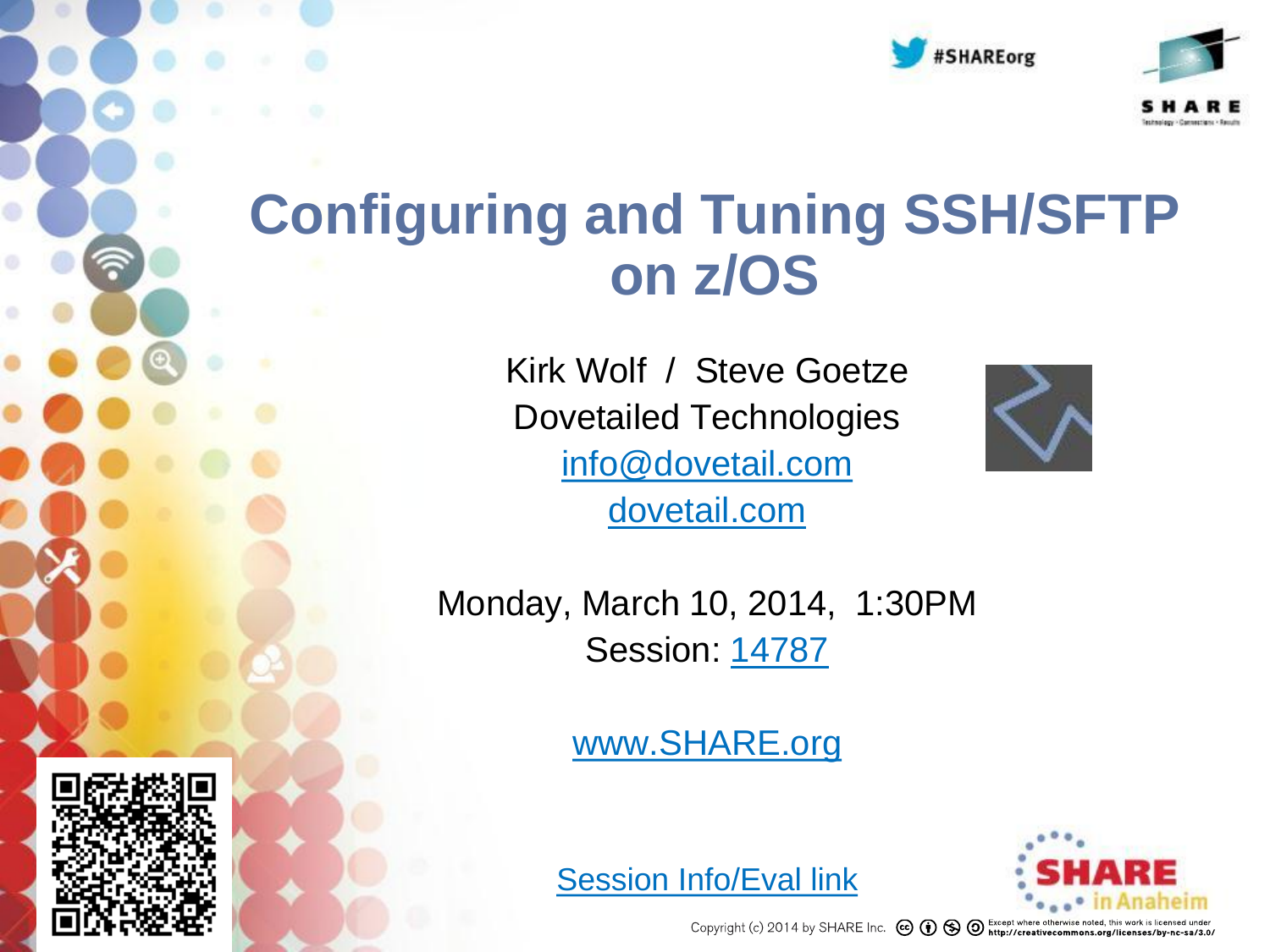#### **Dovetailed Technologies**



We provide  $z/OS$  customers world wide with innovative solutions that enhance and transform traditional mainframe workloads:

- Co:Z Co-Processing Toolkit for z/OS z/OS Enabled SFTP, z/OS Hybrid Batch, z/OS Unix Batch integration
- JZOS

acquired by IBM in 2005 and now part of the z/OS Java SDK

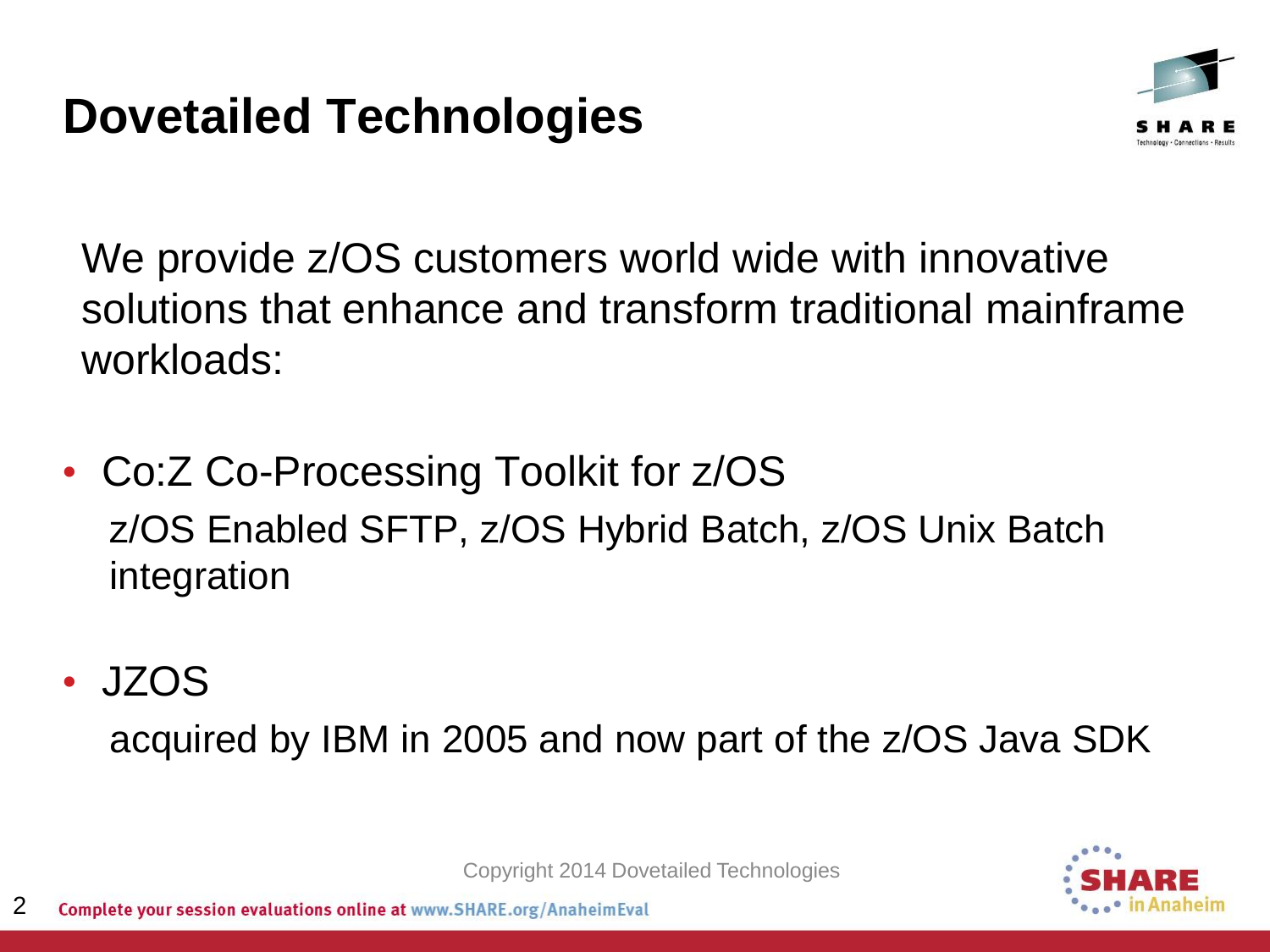#### 3 Complete your session evaluations online at www.SHARE.org/AnaheimEval

#### **Agenda**

- What is SSH and how does it work with SFTP?
- IBM Ported Tools for z/OS OpenSSH
	- Service planning and installation
	- Language environment tuning
	- Exploiting crypto hardware on z/OS
		- Using /dev/random
		- Hardware accelerated Ciphers and MACs
- Using IBM Ported Tools OpenSSH with Co:Z SFTP
- $\triangleright$  This presentation will cover selected topics from: Dovetailed Technologies: [P.T. OpenSSH](http://dovetail.com/docs/pt-quick-inst/pt-quick-inst-doc.pdf) [–](http://dovetail.com/docs/pt-quick-inst/pt-quick-inst-doc.pdf) ["Quick Install Guide"](http://dovetail.com/docs/pt-quick-inst/pt-quick-inst-doc.pdf)



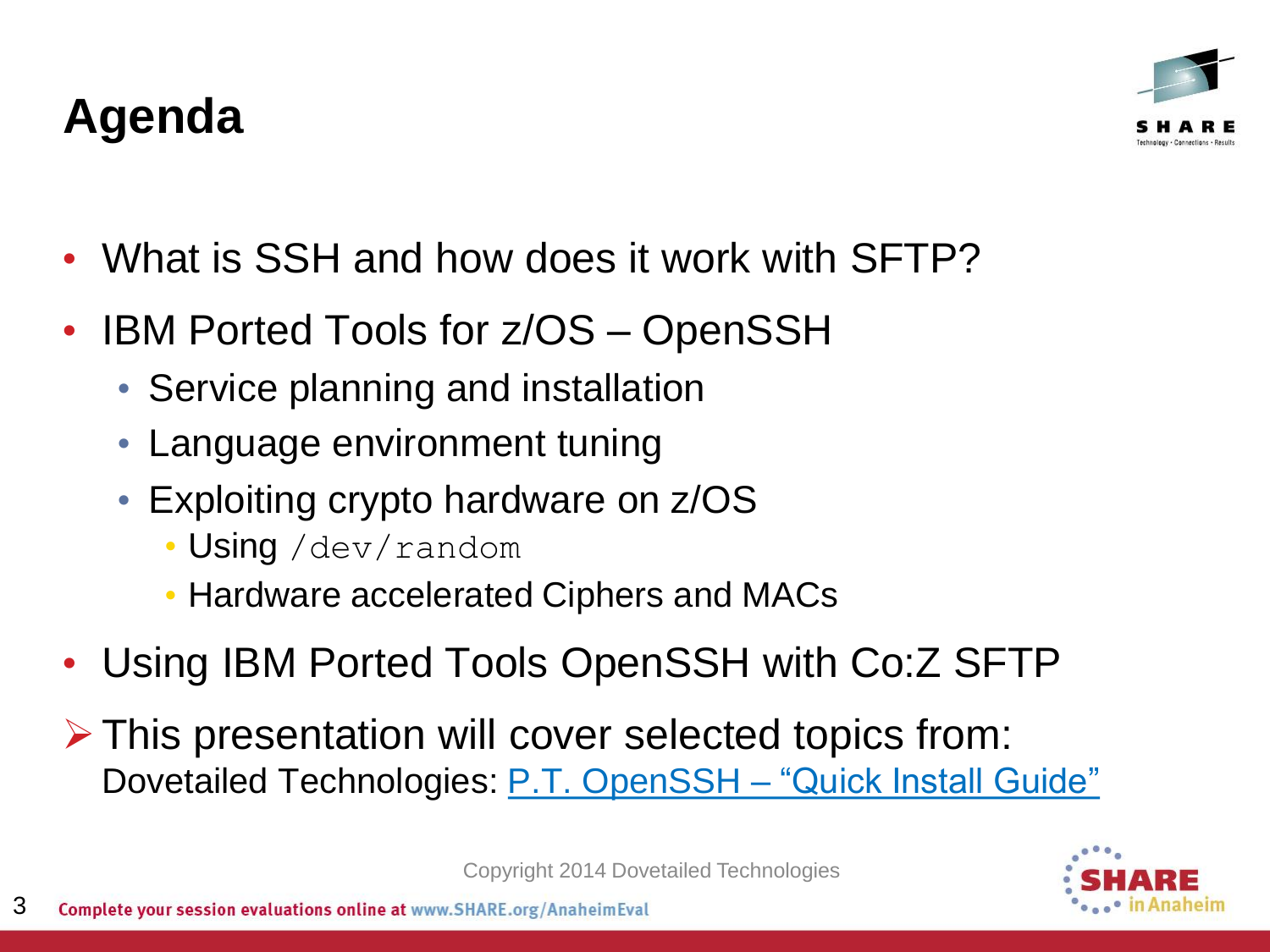# **What is SSH?**



- The IETF SSH-2 standard protocol (RFC 4251 etc)
- Features:
	- A secure (encrypted) connection over **one** TCP/IP socket between a client and a server
	- *Authentication of the user and host.*
	- (optional) LZ compression
	- Support for one or more simultaneous *application channels* over the same connection: terminal, sftp, command, port fwd, ...
- There are many compatible implementations
	- **OpenSSH** is by far the most popular; it is a default package on all Unix/Linux distributions
	- PuTTY is a popular free Windows client
	- Many commercial implementations…

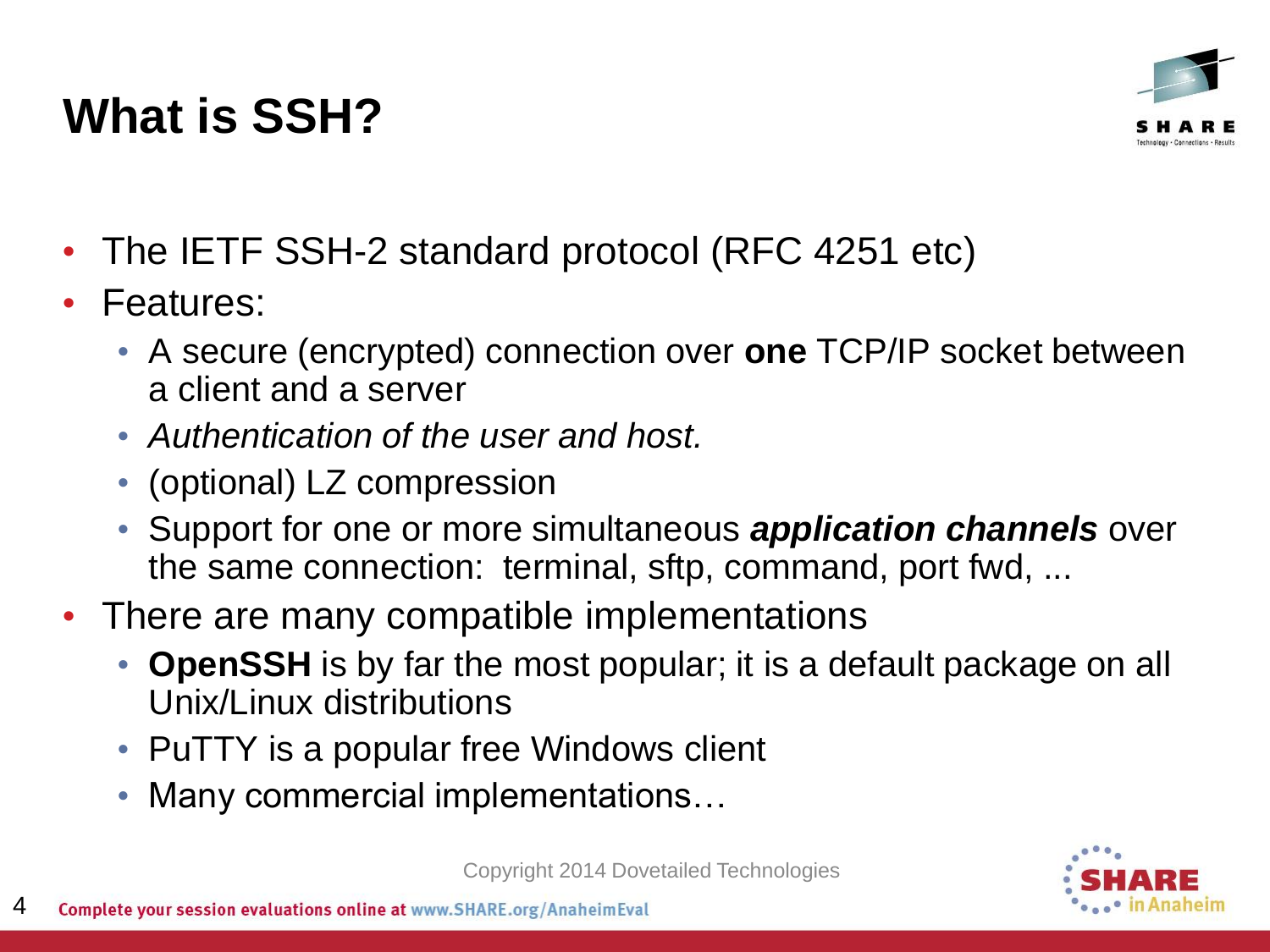#### **What is "SFTP" ?**



- It's not FTP
- It's not FTPS (FTP with SSL/TLS)
- It's the Secure Shell (SSH2 specification) for file transfer
	- A packet/message spec, not a command/api spec
	- Most SSH implementations include an **sftp** command that has subcommands familiar to FTP users
	- The SFTP and FTPS wire protocols are **not** compatible

SFTP is an SSH "application/subsystem"

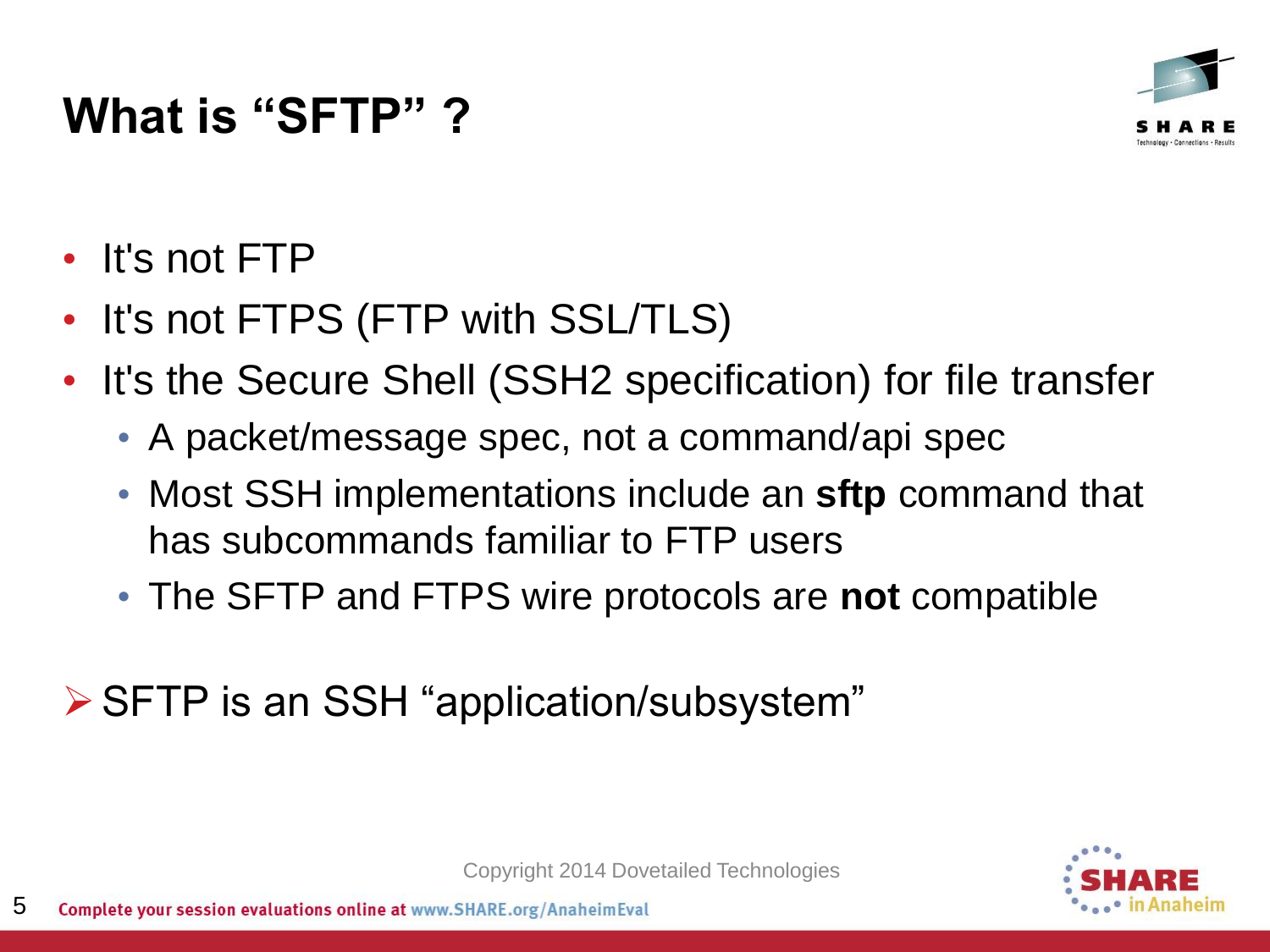

#### **SFTP as an SSH Application/Subsystem**



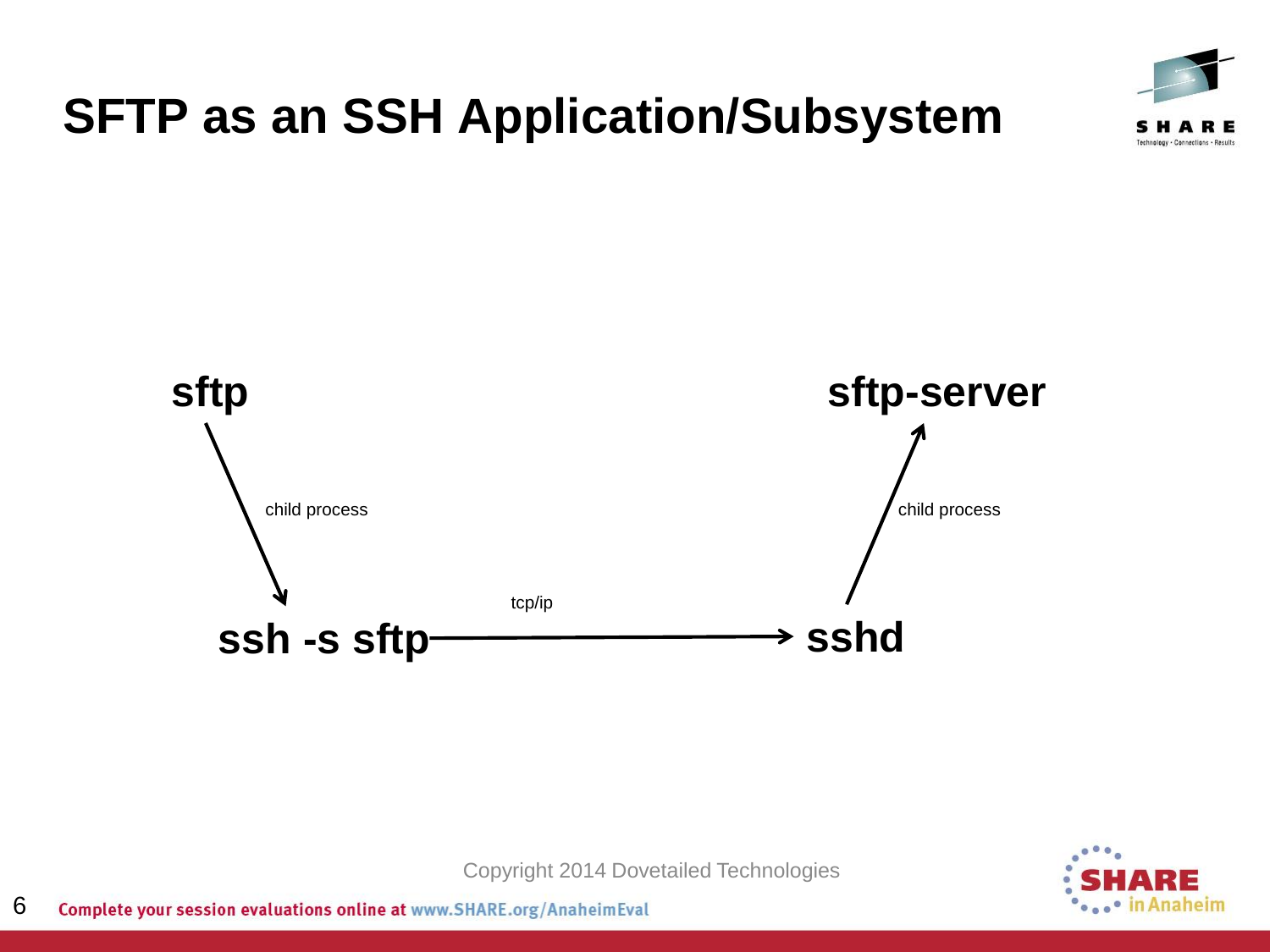

# **IBM Ported Tools for z/OS - OpenSSH**

- IBM's port of OpenSSH for z/OS
	- z/OS Unix commands: **ssh, sshd, sftp, sftp-server**, etc.
	- Supports password and key authentication
	- **No** sftp support for MVS datasets, spool files, etc.
- Release 1.2 added support for:
	- SSH keys in SAF/RACF keyrings
	- SMF logging (new SMF 119 record subtypes)
- PTF UA63842 added:
	- ICSF hardware acceleration for Ciphers and MACs
- A no-charge z/OS product; normal IBM support

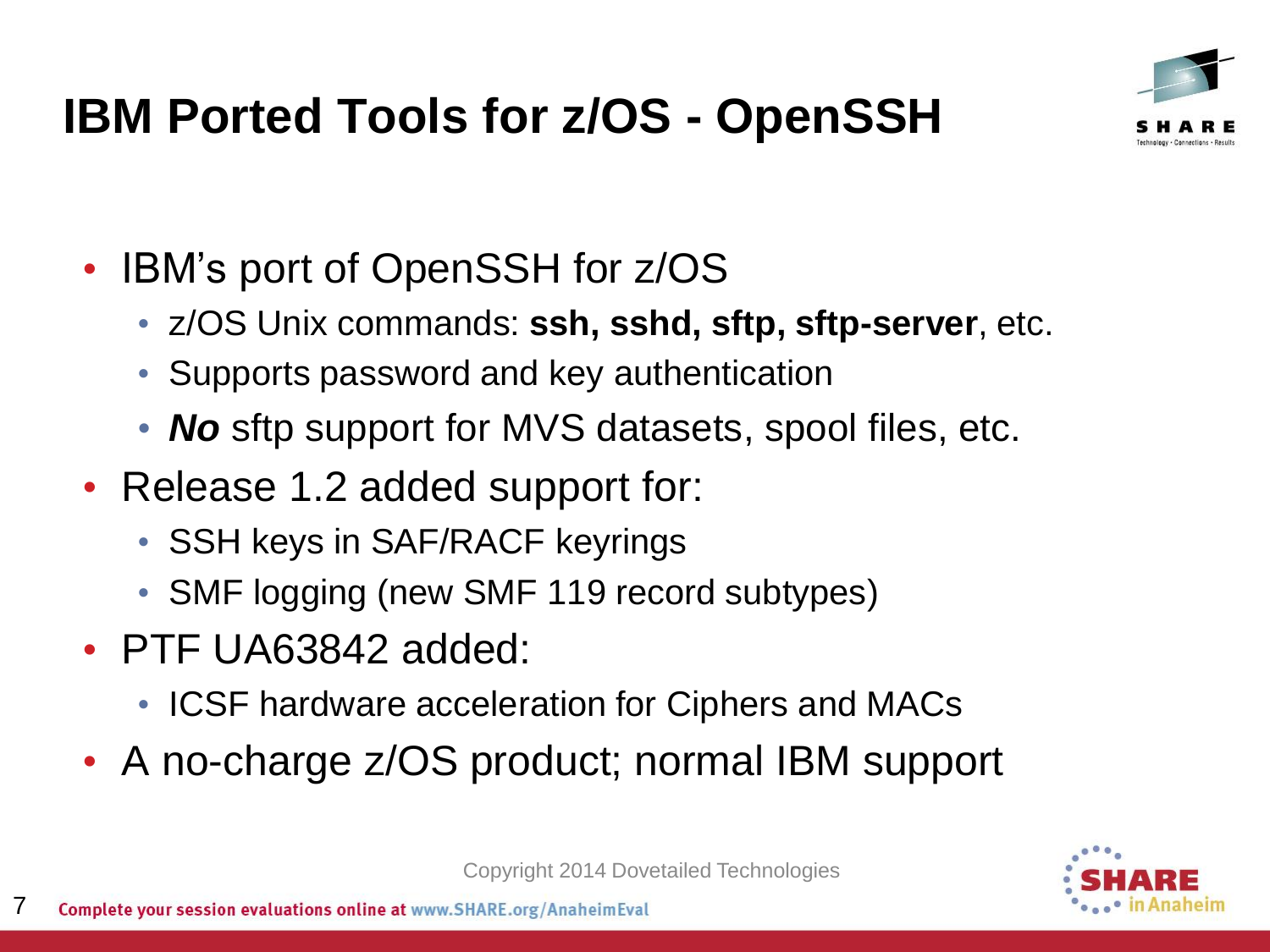#### **Co:Z SFTP**



Enhanced versions of OpenSSH **sftp** and **sftp-server** commands for z/OS.

- Relies on IBM Ported Tools OpenSSH for "ssh" layer.
- Compatible with non-z/OS implementations of SSH SFTP (follows the "ssh-filexfer" spec)
- Adds support for z/OS datasets and spool files, with flexible control over:
	- Dataset allocation, DCB attributes, etc
	- Codepage conversion, Line-termination rules,
	- Record padding, overflow, etc.
- Support for listing catalogs, PDS directories, and JES spool files
- SMF 119 records that are compatible with IBM FTP
- IBM FTP-compatible user exits
- Free to use under our "Community License"
	- Enterprise License and Support agreements are also available

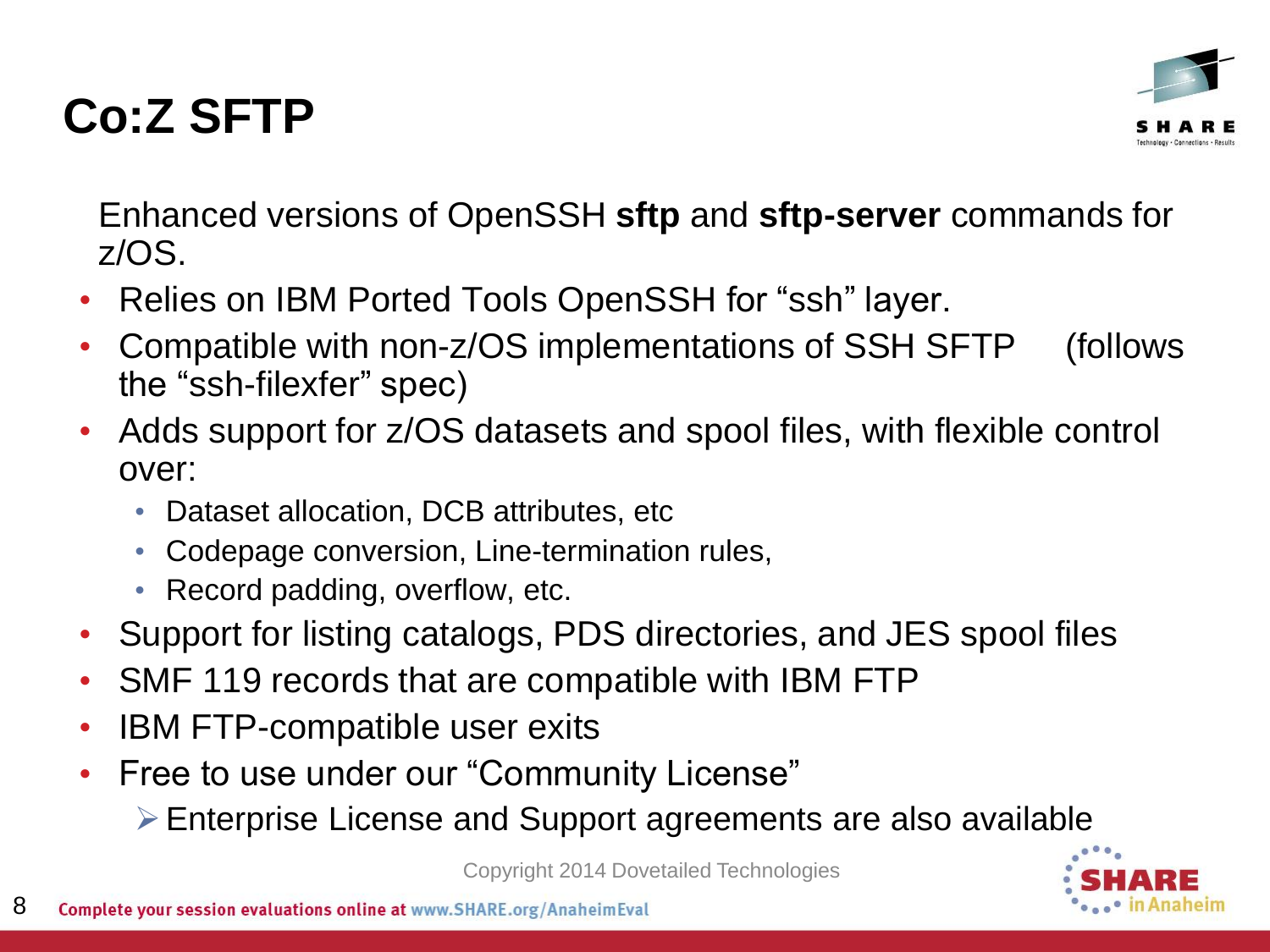# **SFTP tuning and crypto HW exploitation**



- When using SFTP + SSH, often 90% of the CPU time is in SSH.
	- After all, that is where all of the encryption and TCP/IP processing occurs.
	- This is true regardless of whether you use IBM P.T. sftp or Co:Z SFTP
- We need to focus on IBM Ported Tools OpenSSH tuning and crypto hardware exploitation in order to save CPU and optimize throughput.
- With tuning, SSH/SFTP resource consumption is about the same as FTPS.

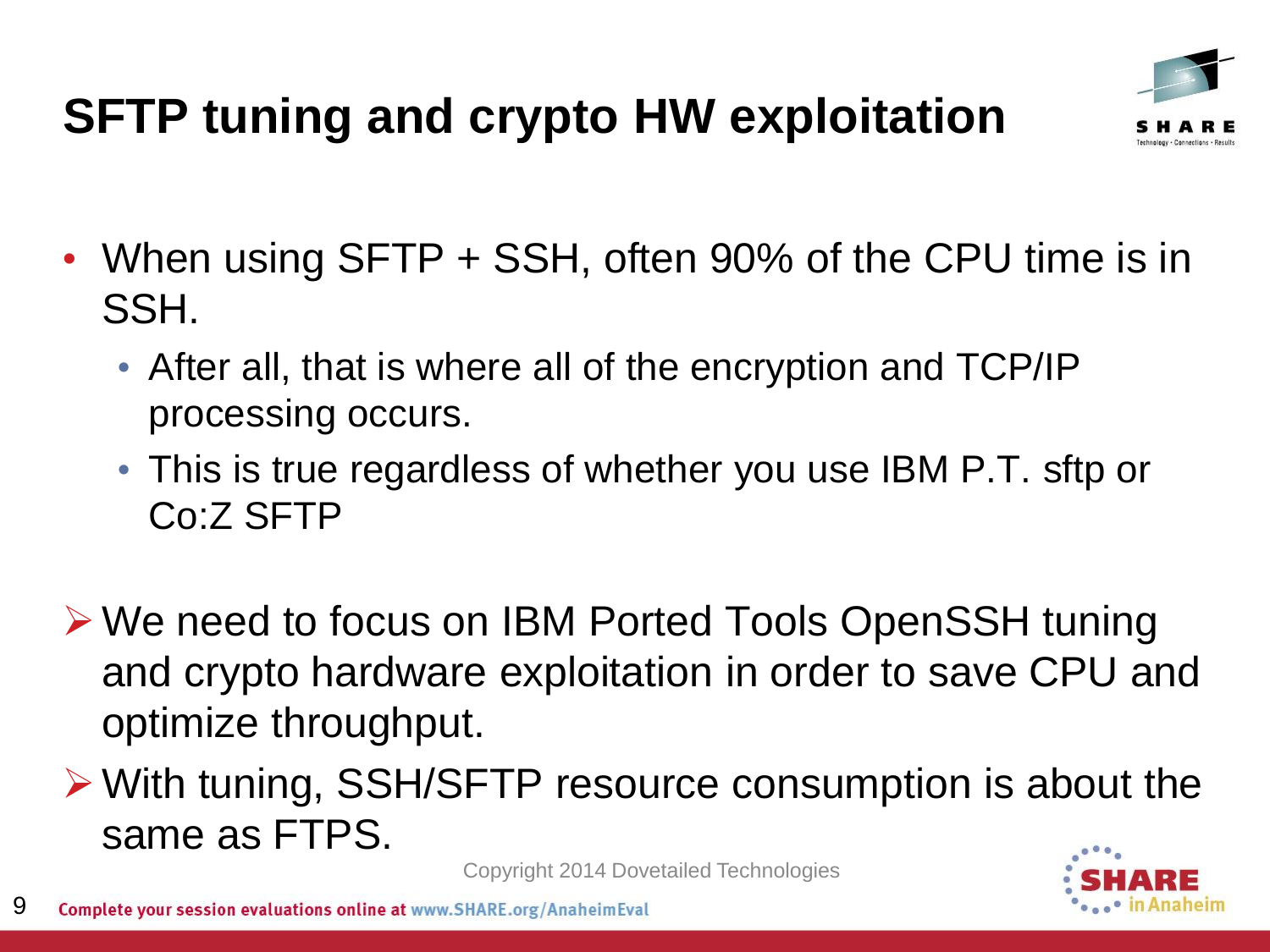#### **IBM Ported Tools OpenSSH Prerequisites for crypto exploitation**



- z/OS 1.10 or later
- CPACF processor feature 3083 (free and enabled by default in most countries)
- ICSF installed and running (even if you don't have a coprocessor card)
	- CPACF instructions are used by ICSF for Ciphers and MACS
	- HCR77A0 ("A0" level) and later has support for /dev/random without crypto card. Requires z/OS 1.12 or later.

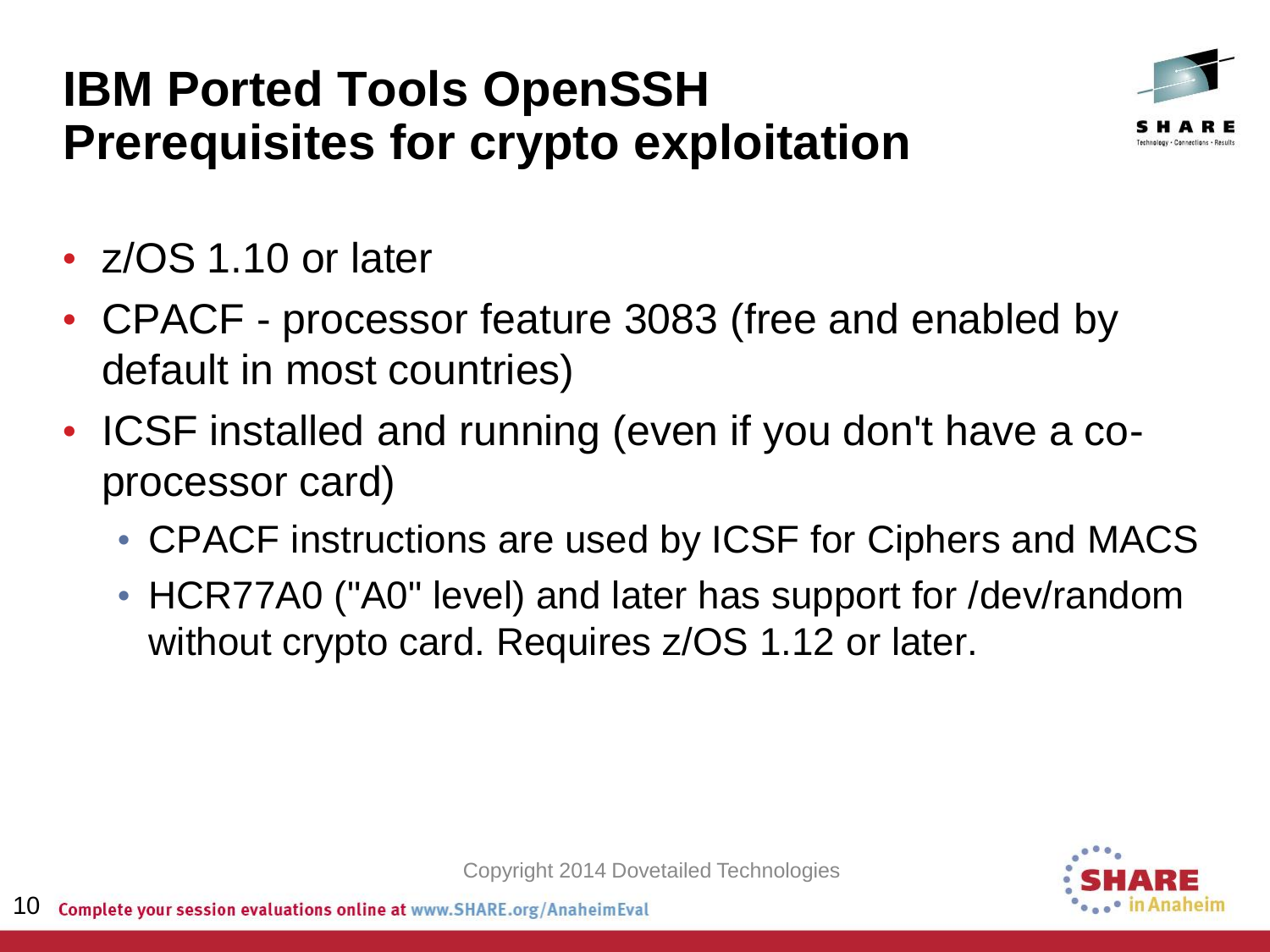#### **Service Planning**



- "IBM Ported Tools for z/OS" 5665-M23 1.2.0 HOS1120
	- See Upgrade: PORTED4ZOS Subset: HOS1120
	- Be sure to include PTF UA63842
- If running on z/OS 1.10 or z/OS 1.11, check that the PTFs for APARs PK86329 and OA29401 have been applied
- Review and install as appropriate ICSF and its required service.

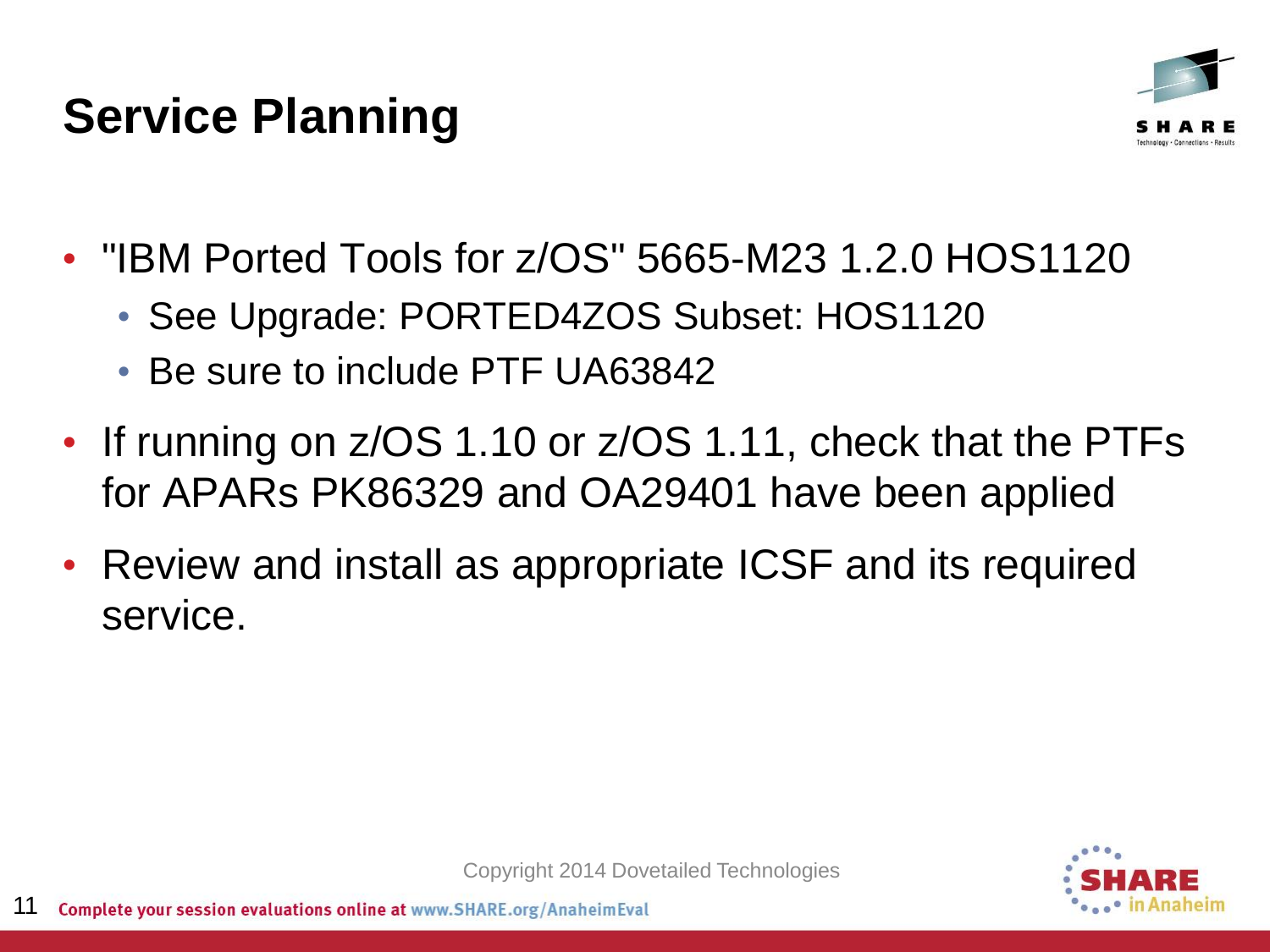# **LE Tuning Recommendations**



• Ported Tools OpenSSH uses LE XPLINK runtime libraries (like Java, WebSphere, etc)

See: ["Placing Language Environment Modules in LPA .."](http://pic.dhe.ibm.com/infocenter/zos/v2r1/index.jsp?topic=/com.ibm.zos.v2r1.ceea500/plnilpa.htm)

- Add SCEELPA to LPALST
- Add SCEERUN and SCEERUN2 to LNKLST
- SCEERUN and SCEERUN2 should be program controlled
- Implement samples CEE.SCEESAMP(CEEWLPA) and (EDCWLPA) as shipped

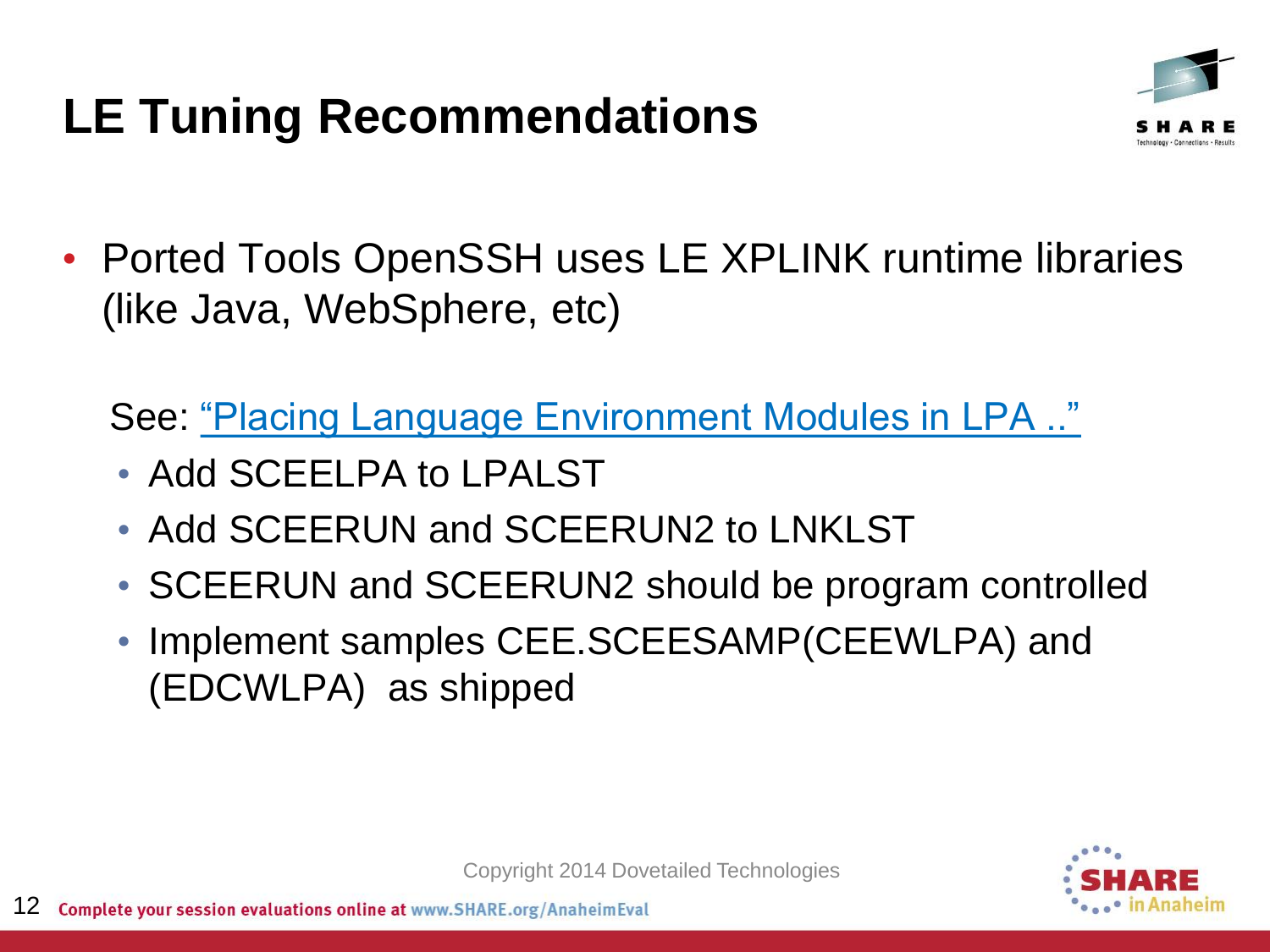#### **SSH2 Crypto at-a-glance**



#### • *"Key Exchange"*

At start of session, RSA or DSS server key pair is used with Diffie-Hellman exchange and MAC (usually SHA-1)

- Authenticates the identity of the server
- Generates and exchanges a secret "session key"
- The session can be "rekeyed". Typically once/hour or GB.

#### • *"User Auth"*

At start of session, a password or *user* public key can be used to authenticate the user to the server.

 *"Key Exchange"* and *"User Auth"* are covered in detail in two Webinar recordings - see [References](#page-32-0).

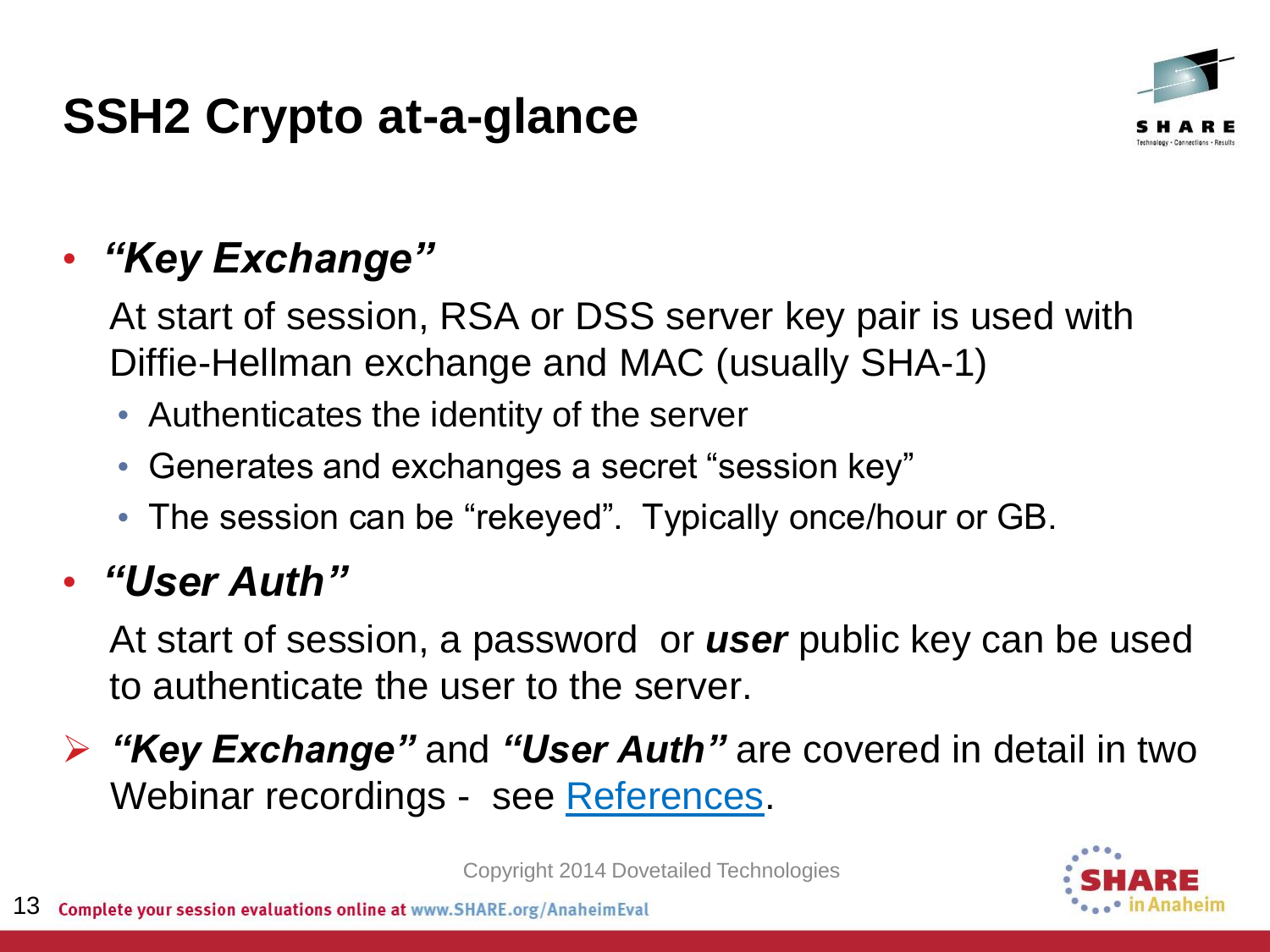#### **SSH2 Crypto at-a-glance (cont.)**



#### • *"Transport"*

- A MAC algorithm (typically SHA-1) is used to generate a hash of each packet.
- A symmetric Cipher uses the shared session key to encrypt the packet  $+$  MAC.
- Since this happens for *each* packet, it can be *expensive.* This session will focus on tuning the *"Transport"*

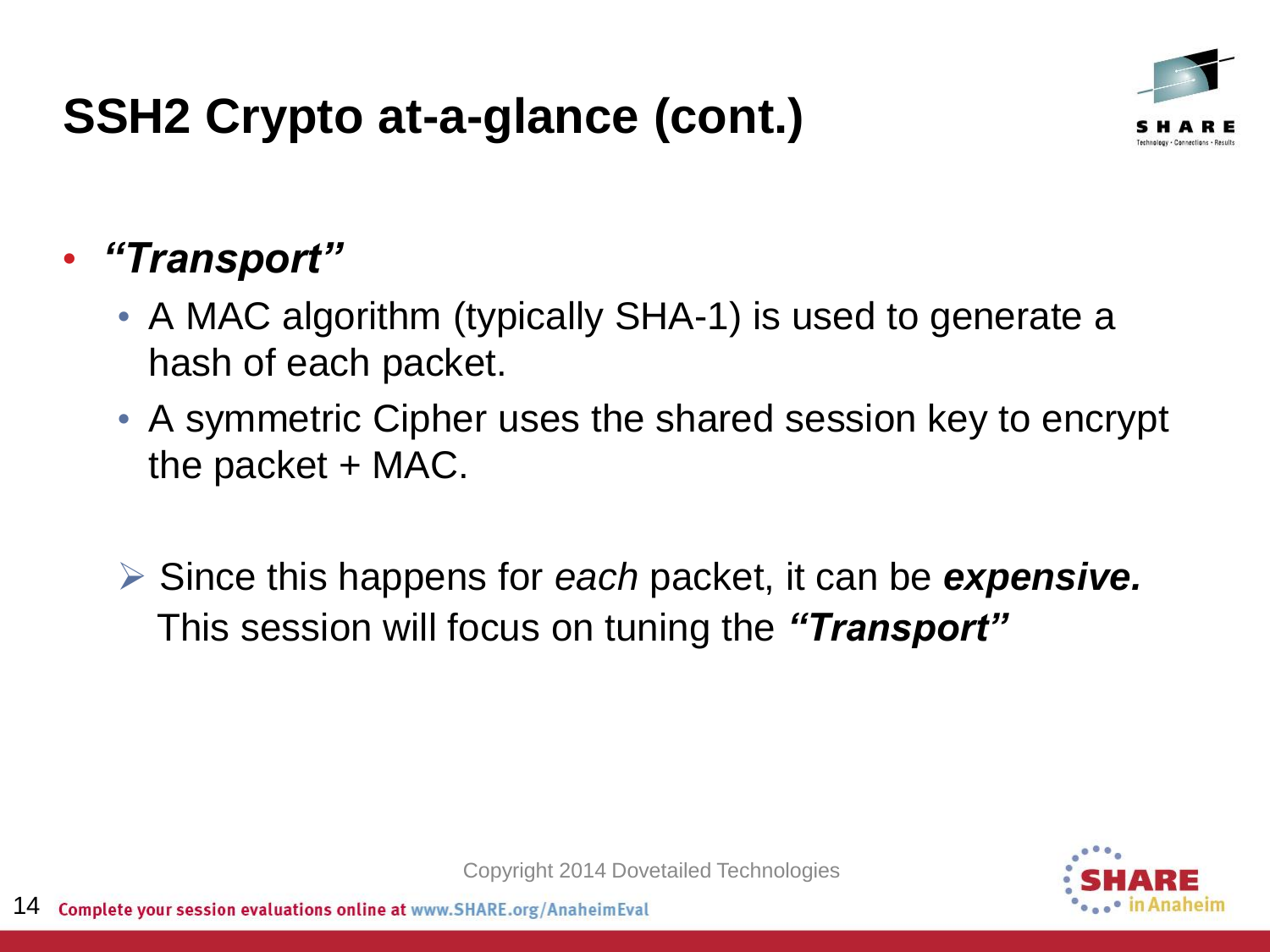# **Using ICSF and /dev/random**



- Each SSH client or server session requires secure random numbers (a.k.a "entropy")
- Ported Tools OpenSSH will use /dev/random if the ICSF CSFRNG service is available. The alternative (ssh-randhelper) is slow and not particularly secure.
	- $\triangleright$  using /dev/random can save a couple of seconds at the beginning of each SSH or SFTP session.
- Prior to ICSF HCR77A0, ICSF CSFRNG required a coprocessor card, but this is no longer true

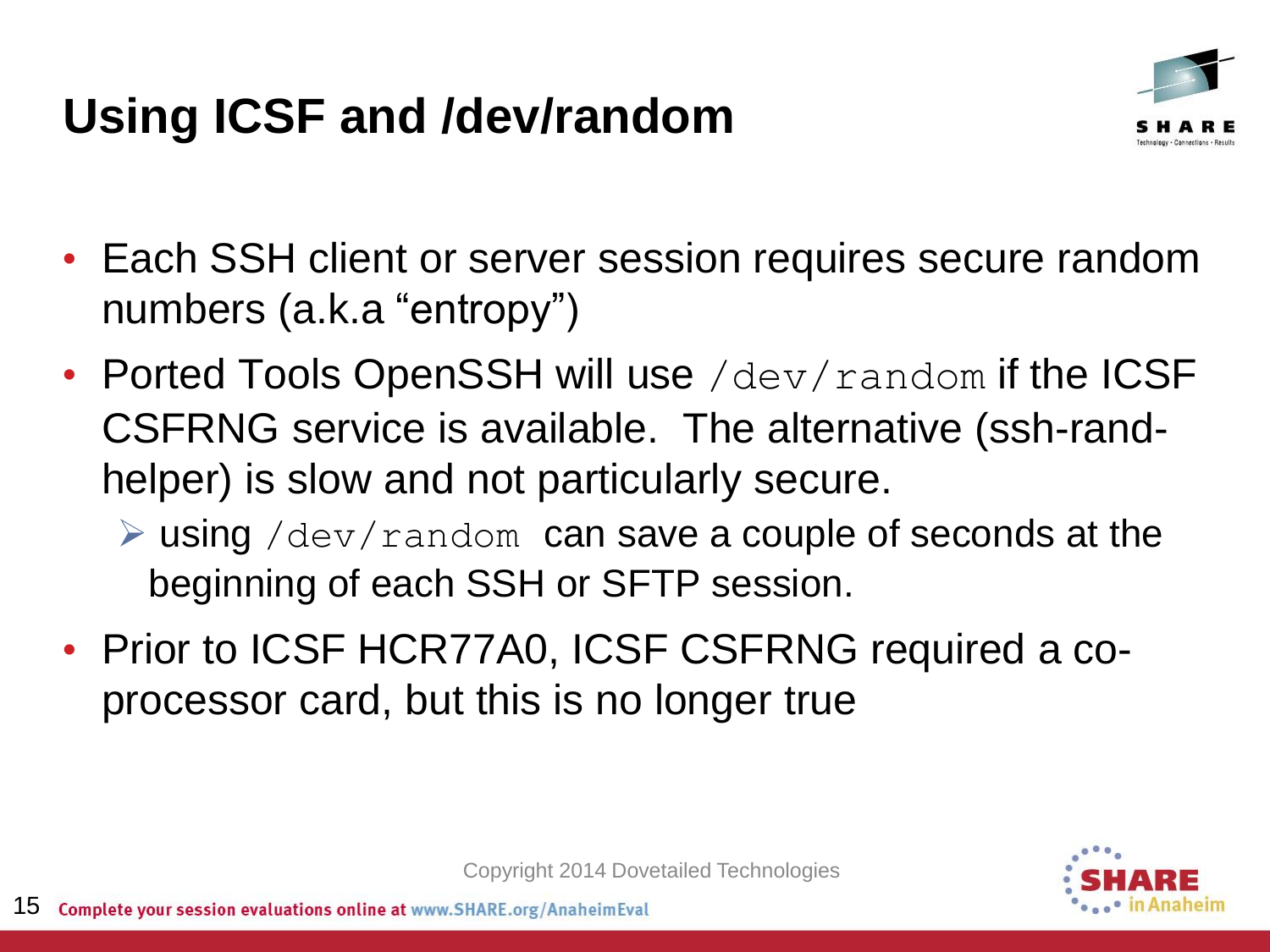# **Using ICSF and /dev/random (cont.)**



• Simply need to allow required users access to ICSF CSFRNG service. For most environments, this can be granted to all:

RDEFINE CSFSERV CSFRNG UACC(NONE) PERMIT CSFRNG CLASS(CSFSERV) ID(\*) ACCESS(READ) SETROPTS RACLIST(CSFSERV) REFRESH *Note:* You must authorize both SSHD server userids.

To test (from a normal z/OS user UNIX shell):

\$ head /dev/random | od -x

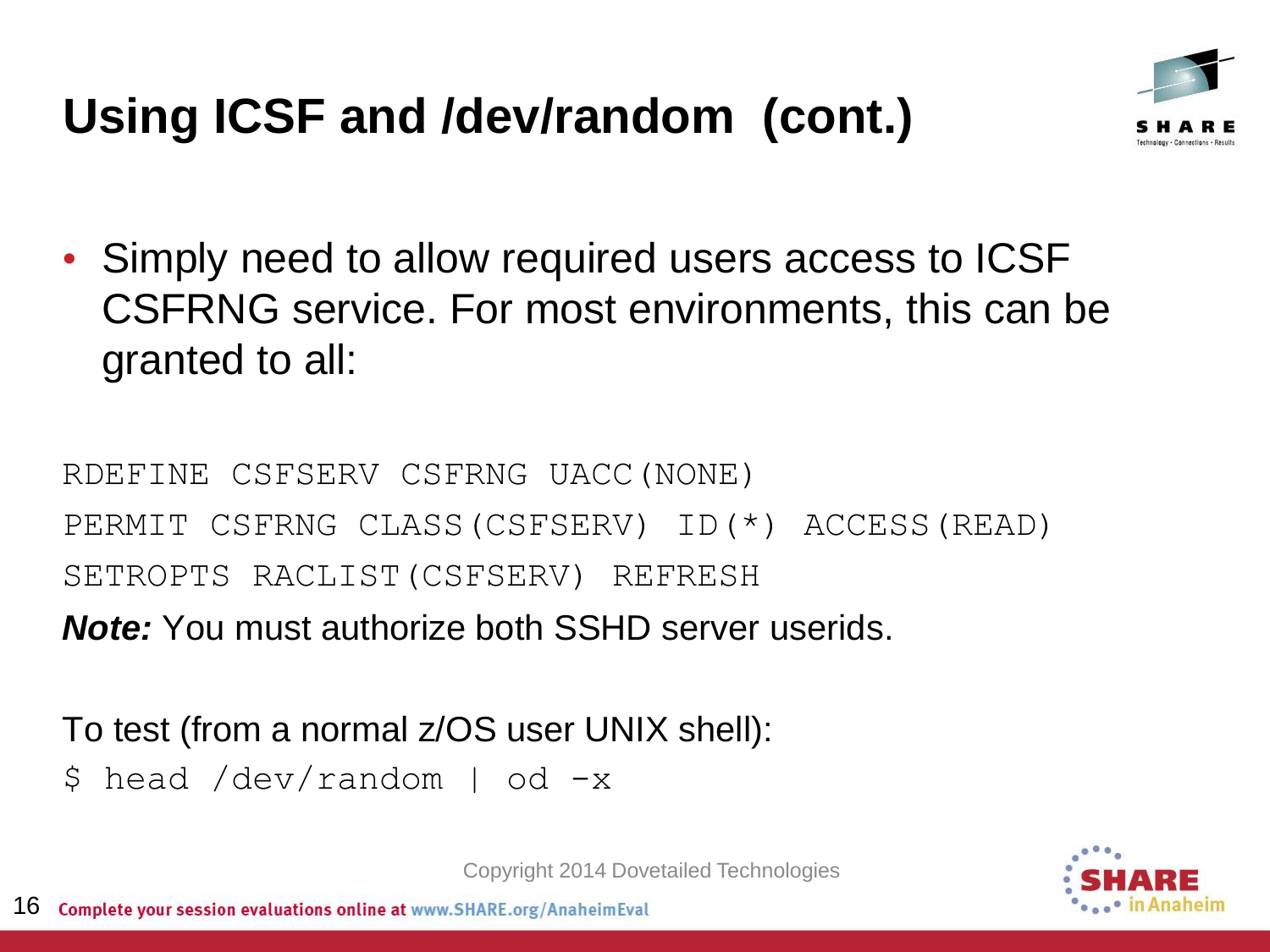# **Enabling ICSF Ciphers and MACs**



- Cryptographic Ciphers (encryption) and MACs are where lots of CPU cycles can be spent. P.T. OpenSSH will use ICSF and CPACF instructions if available, which can reduce overall CPU usage by > 50%.
- The following CSFSERV profiles control access:
	- CSFIQA ICSF Query Algorithm
	- CSF1TRC PKCS #11 Token record create
	- CSF1TRD PKCS #11 Token record delete
	- CSF1SKE PKCS #11 Secret key encrypt
	- CSF1SKD PKCS #11 Secret key decrypt
	- CSFOWH One-Way Hash Generate

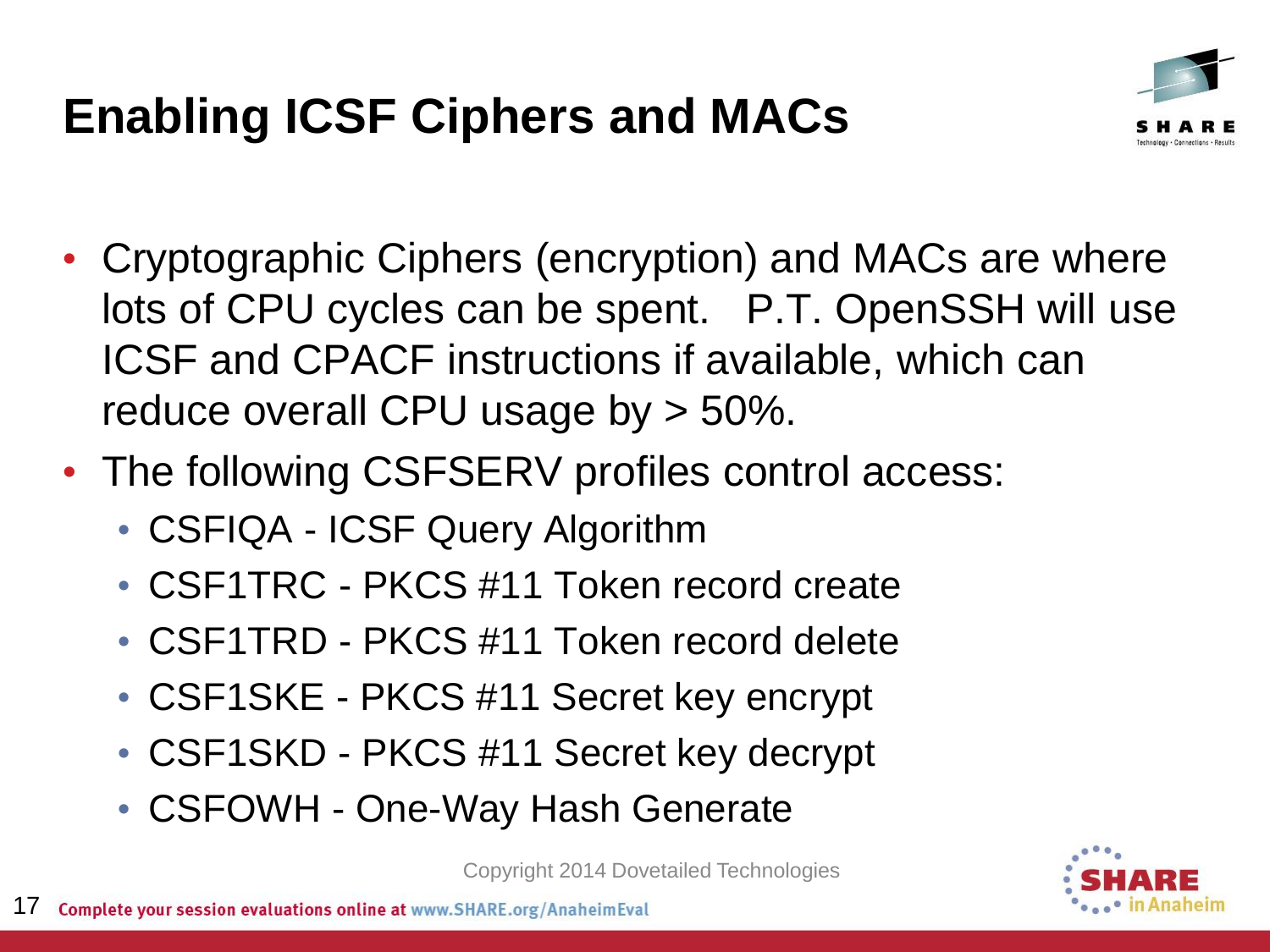

# **Enabling ICSF Ciphers and MACs (cont.)**

RDEFINE CSFIQA CLASS(CSFSERV) UACC(NONE) RDEFINE CSF1TRC CLASS(CSFSERV) UACC(NONE) RDEFINE CSF1TRD CLASS(CSFSERV) UACC(NONE) RDEFINE CSF1SKE CLASS(CSFSERV) UACC(NONE) RDEFINE CSF1SKD CLASS(CSFSERV) UACC(NONE) RDEFINE CSFOWH CLASS(CSFSERV) UACC(NONE) /\* permit all, some users, or a group:  $*/$ PERMIT CSFIQA CLASS(CSFSERV) ID(\*) ACCESS(READ) ...

SETROPTS CLASSACT(CSFSERV) SETROPTS RACLIST(CSFSERV) REFRESH *Note:* You must authorize both SSHD server userids.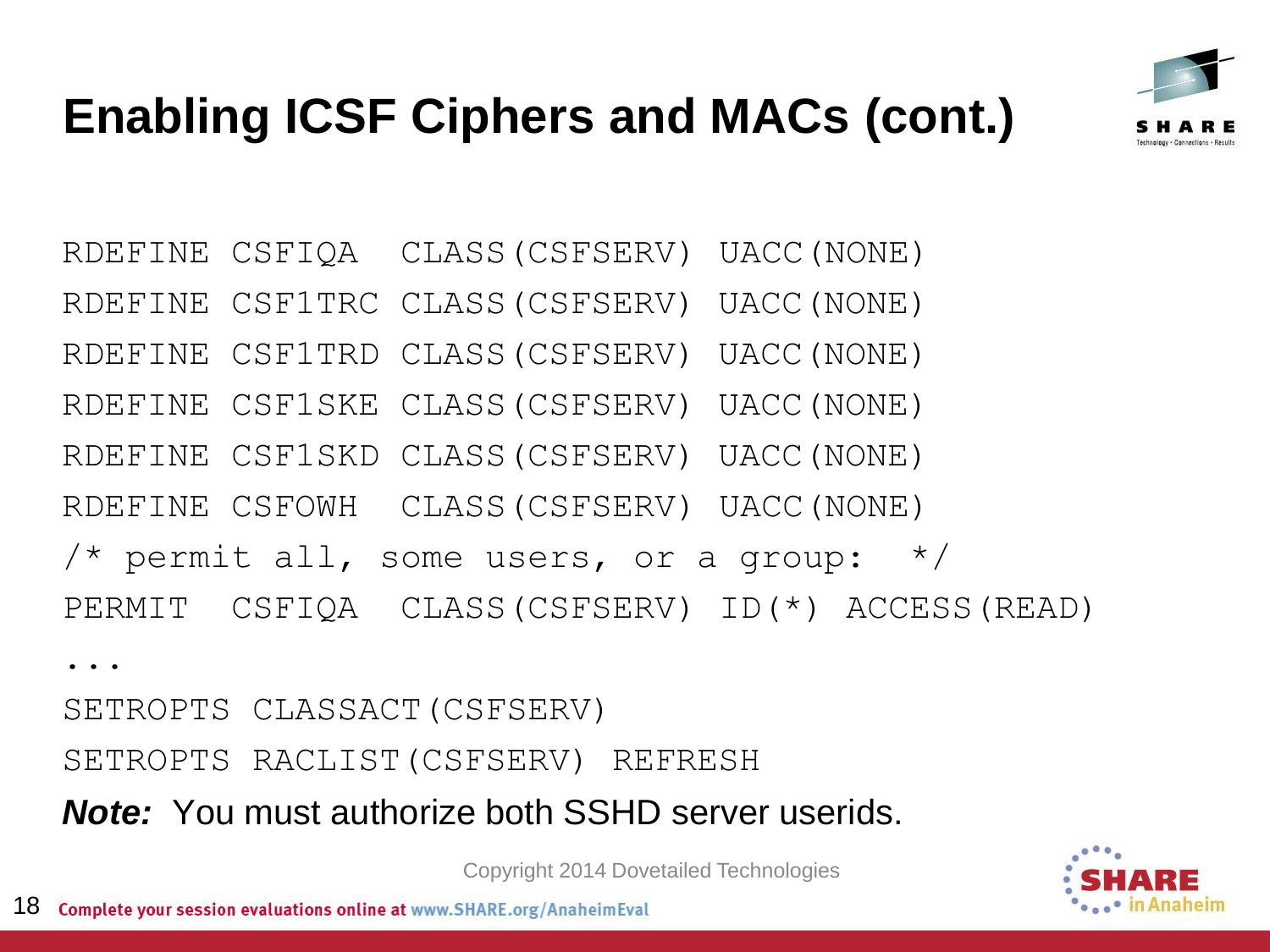# **Enabling ICSF Ciphers and MACs (cont.)**



To configure client and server to use ICSF Ciphers and MACs support, update both /etc/ssh/zos\_ssh\_config and /etc/ssh/zos\_sshd\_config:

# Use either software or ICSF for Ciphers and MACs CiphersSource any

MACsSource any

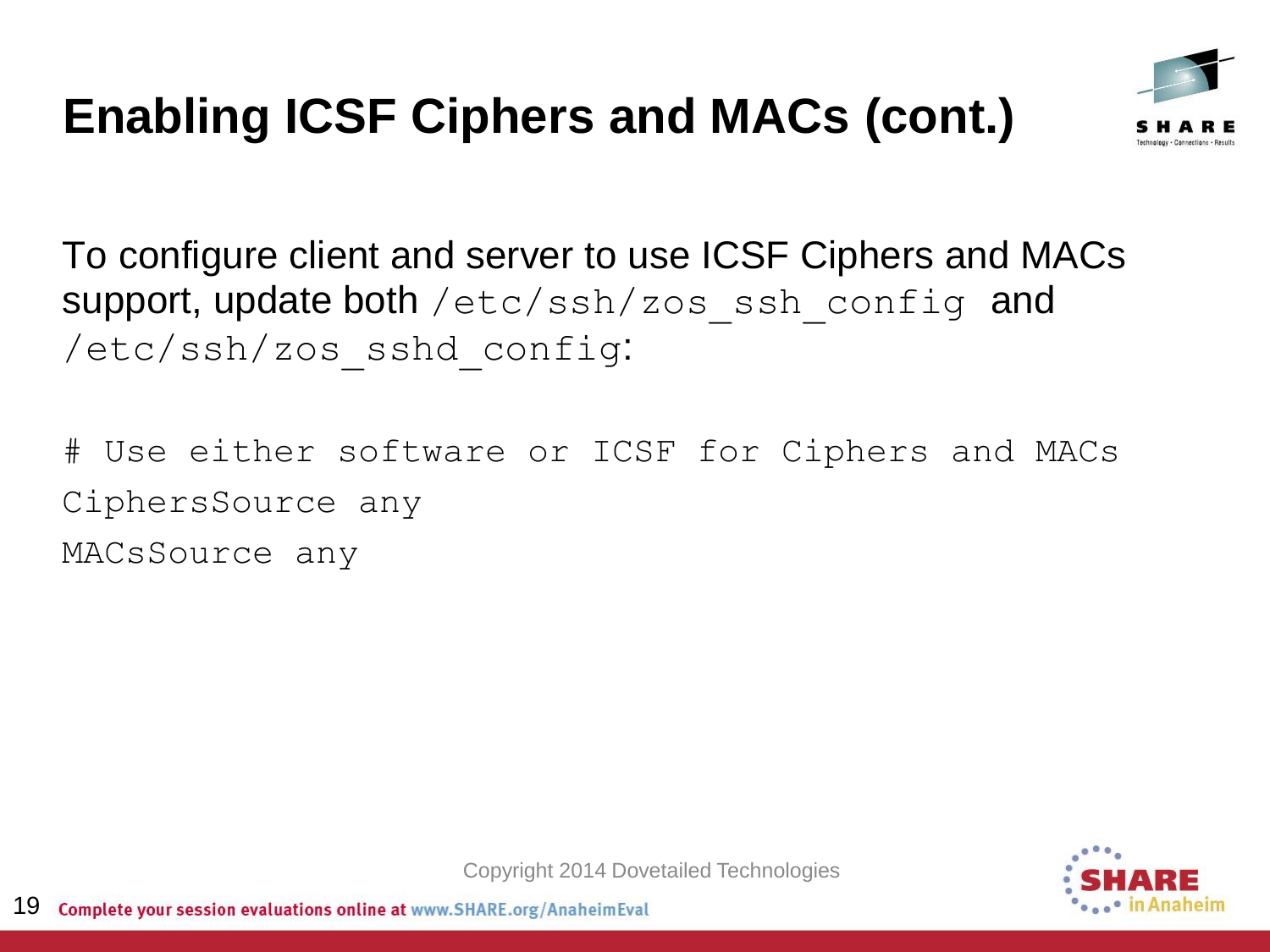# **SSH Cipher and MAC negotiation**



• The default Ciphers and MACs list supported by P.T. OpenSSH (commented out in /etc/ssh/ssh\_config and /etc/ssh/sshd config  $)$  –

# Ciphers aes128-ctr,aes192-ctr,aes256-ctr,arcfour256, arcfour128,aes128-cbc,3des-cbc,blowfish-cbc,cast128-cbc, aes192-cbc,aes256-cbc,arcfour, rijndael-cbc@lysator.liu.se

# MACs hmac-md5,hmac-sha1,umac-64@openssh.com, hmac-ripemd160,hmac-ripemd160@openssh.com,hmac-sha1-96, hmac-md5-96

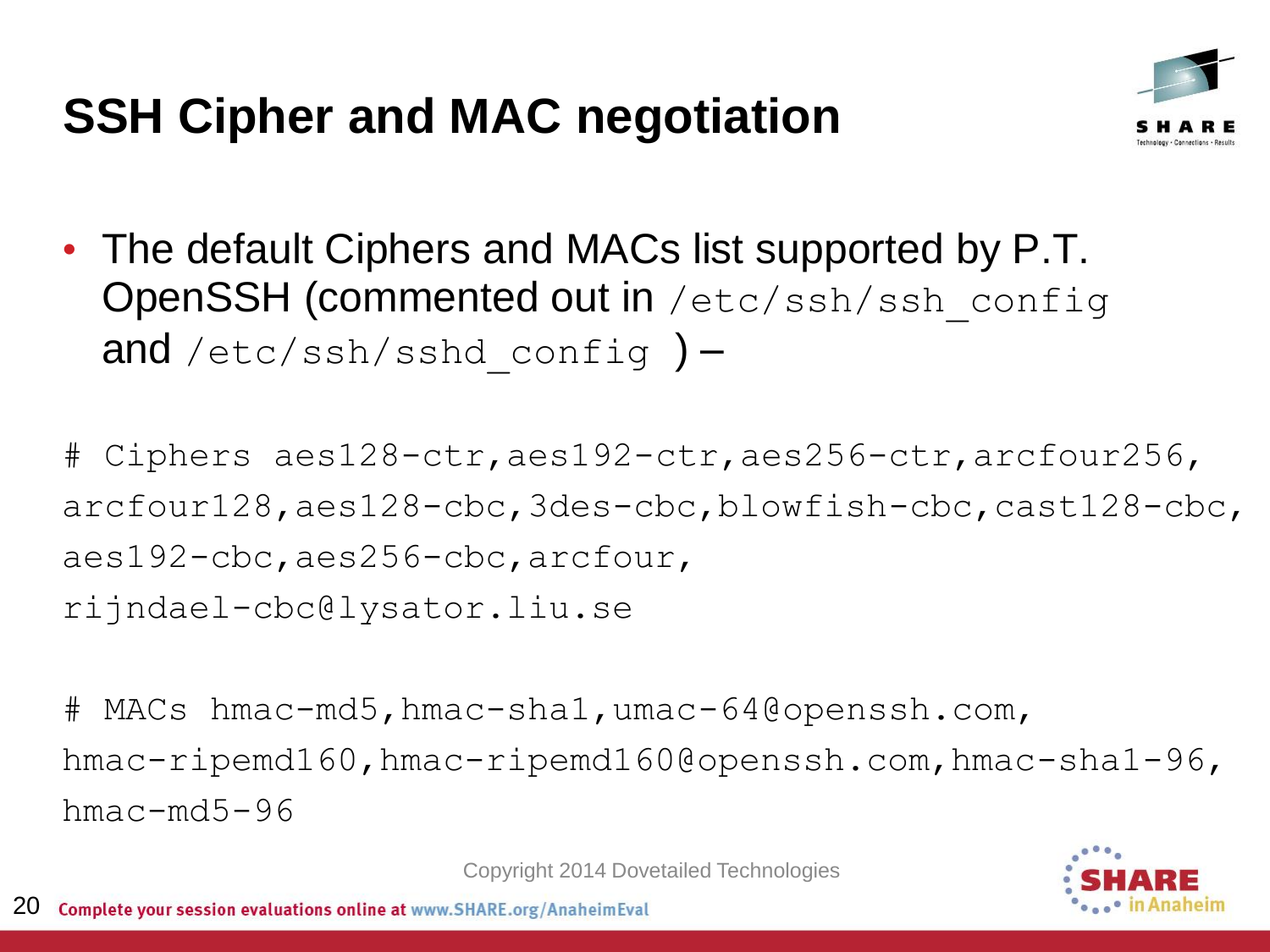# **SSH Cipher and MAC negotiation (cont.)**



• The following Ciphers and MACs will be accelerated by ICSF and CPACF –

Ciphers aes128-cbc,aes192-cbc,aes256-cbc,3des-cbc

MACs hmac-sha1,hmac-sha1-96

*Note*: Some older z machines do not support aes-192 and aes-256 (see below).

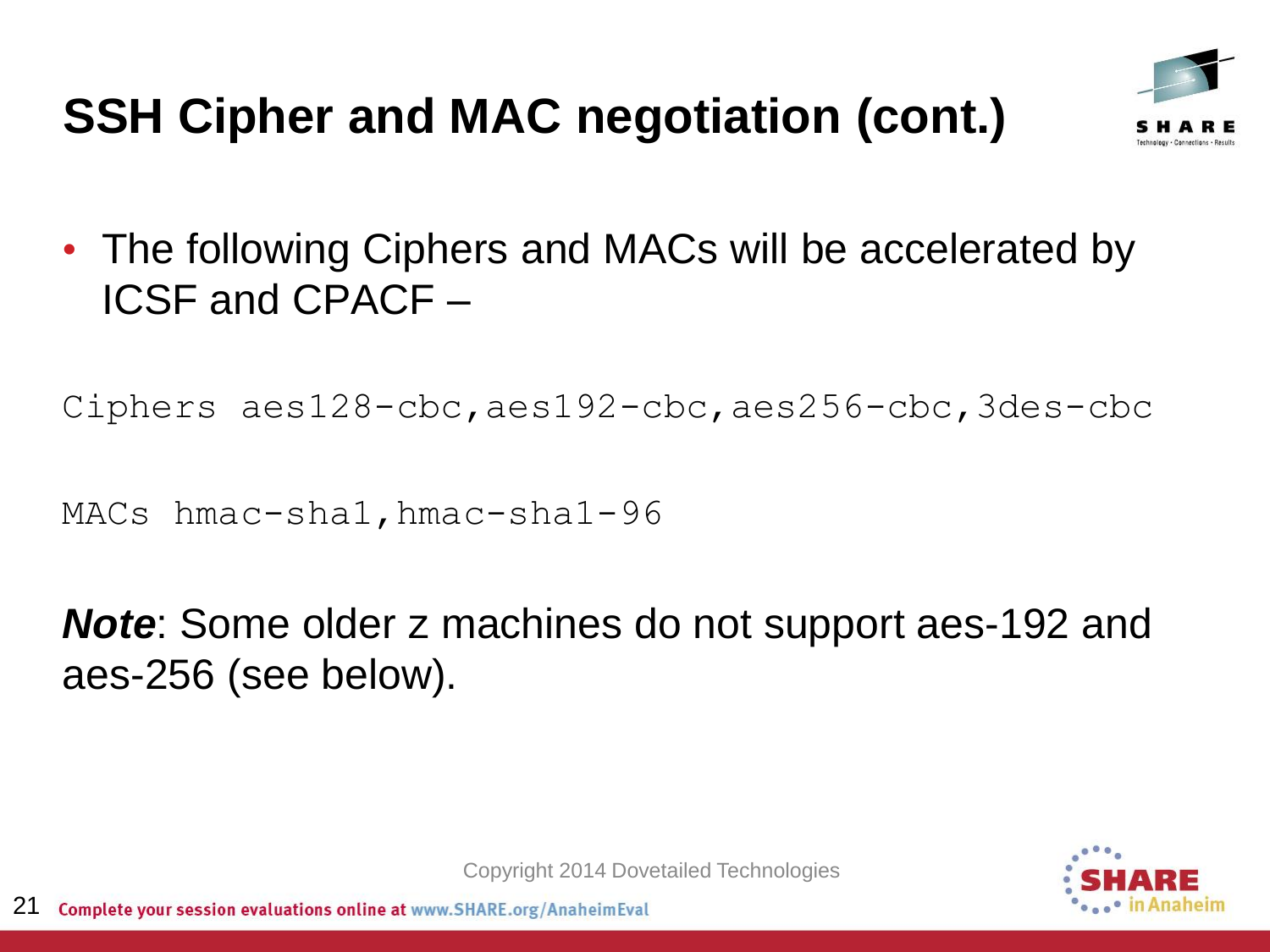# **SSH Cipher and MAC negotiation (cont.)**



• SSH client and server *negotiate* which Cipher and MAC to use for the session.

#### • *RULE:*

Use the first algorithm in the client list that appears anywhere in the server list.

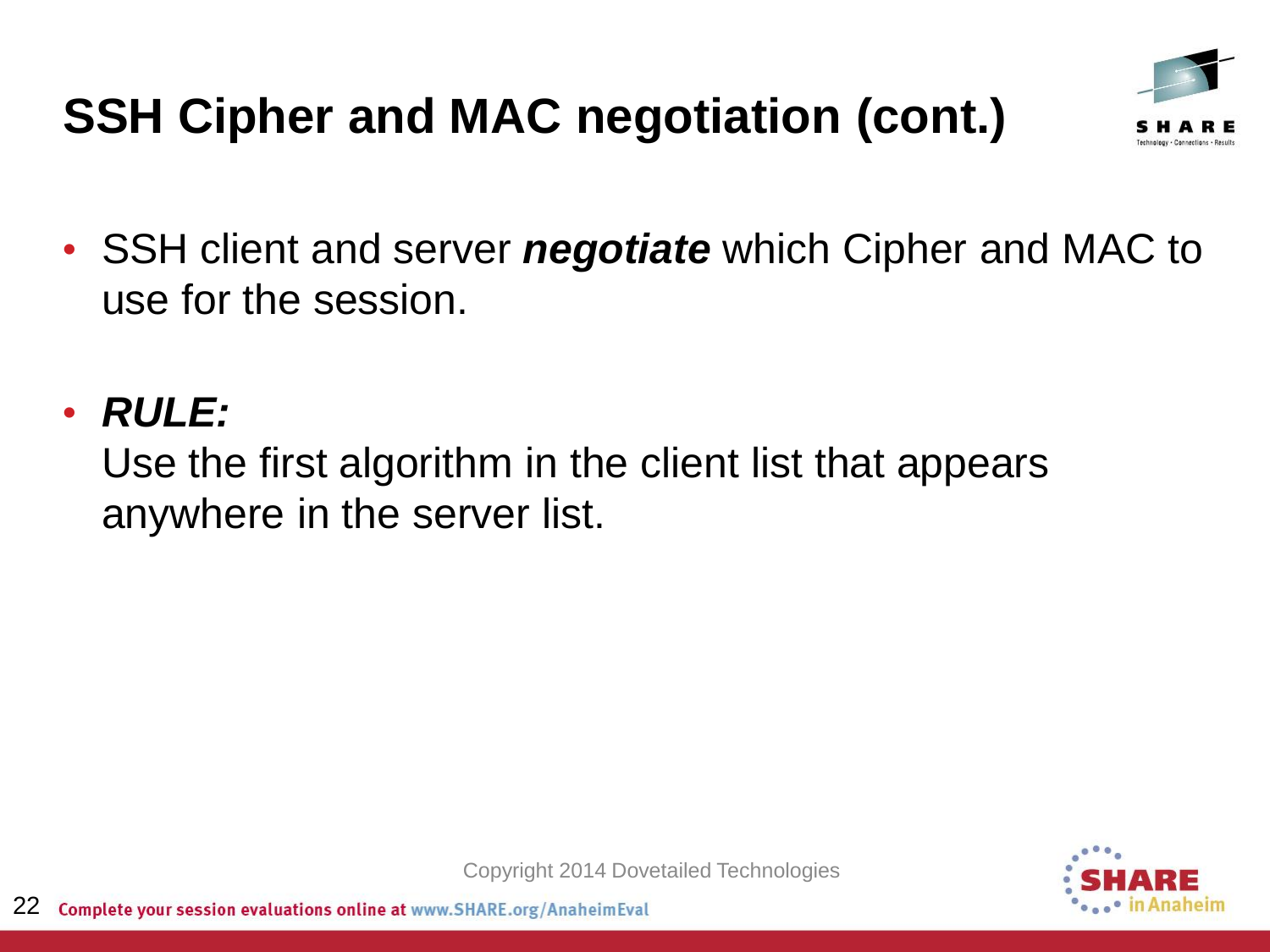#### **Configure z/OS SSH** *client* **Ciphers and MACs**



- Update /etc/ssh/ssh\_config
- Strategy #1: Only support accelerated Ciphers. SHA-1 is fine for MACs.

```
Ciphers aes128-cbc,aes192-cbc,aes256-cbc,3des-cbc
```
MACs hmac-sha1, hmac-sha1-96

• Strategy #2: Prefer accelerated Ciphers; fall back to all others. (move preferred to front of list) Ciphers aes128-cbc,aes192-cbc,aes256 cbc,3des-cbc*,<others from default list>* MACs hmac-sha1,hmac-sha1-96

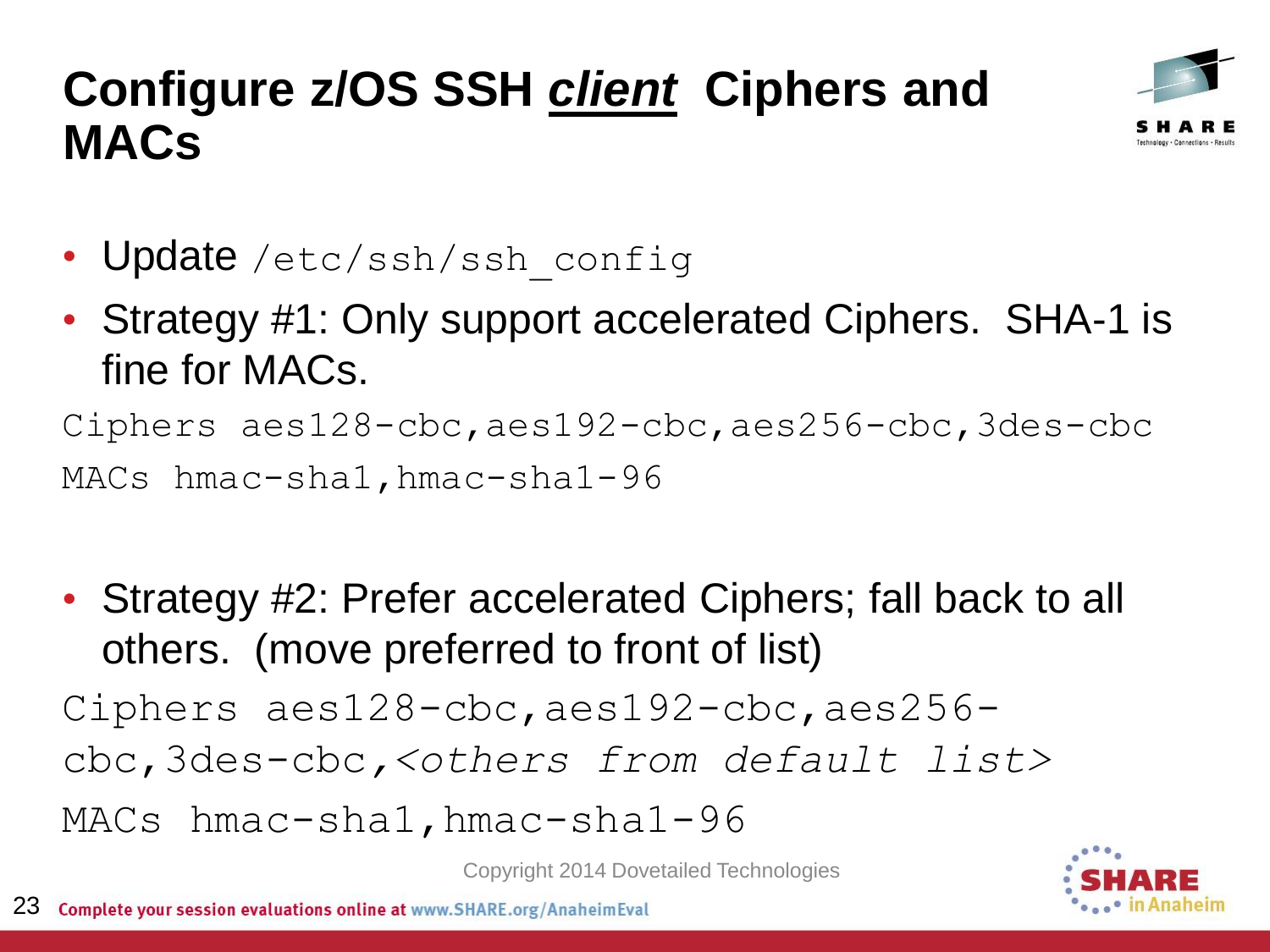#### **Configure z/OS SSHD** *server* **Ciphers and MACs**



- Update /etc/ssh/sshd config
- Strategy #1: Only allow accelerated Ciphers; others will fail. SHA-1 is fine for MACs.

Ciphers aes128-cbc,aes192-cbc,aes256-cbc,3des-cbc MACs hmac-sha1,hmac-sha1-96

- Strategy #2: Allow any Cipher; coordinate with client to use an accelerated Cipher. SHA-1 is fine for MACs.
- # Ciphers <use default config>

MACs hmac-sha1, hmac-sha1-96

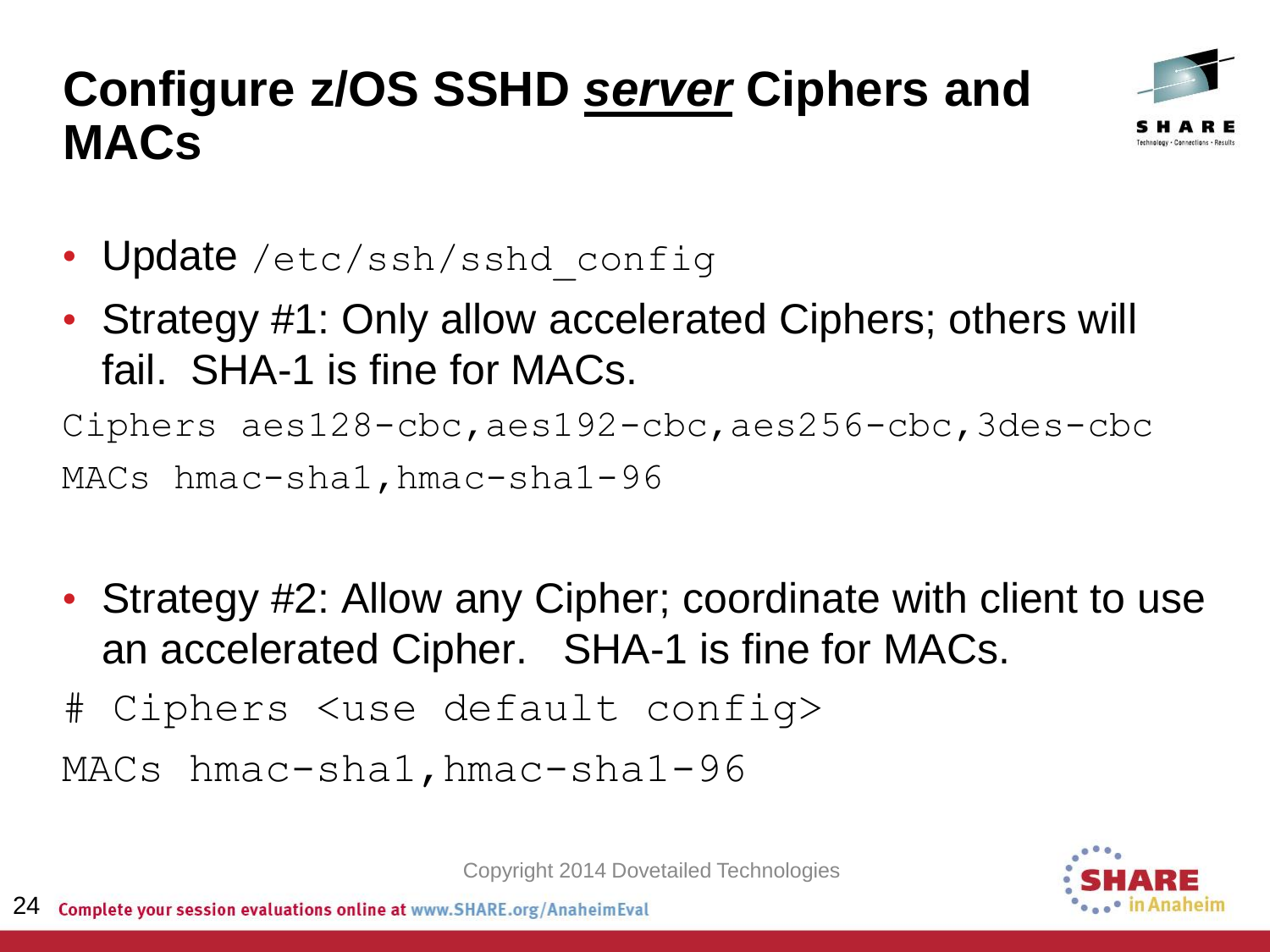# **Verify ICSF setup**



• Login remotely to an z/OS ssh shell session so that we can use the ssh client (which is not allowed under TSO OMVS)

zos\$ **ssh –vvv [myuser@127.0.0.1](mailto:myuser@127.0.0.1)**

| $\bullet\bullet\bullet$ |     |      |               |            |
|-------------------------|-----|------|---------------|------------|
| debug2:                 |     |      |               |            |
| debug2: CRYPTO          |     | SIZE | <b>KEY</b>    | SOURCE     |
| debug2:                 |     |      |               |            |
| debug2: AES             |     | 256  | <b>SECURE</b> | COP        |
| debug2: AES             |     | 256  | <b>SECURE</b> | <b>CPU</b> |
| debug2:                 | DES | 56   | <b>SECURE</b> | COP        |
| debug2:                 | DES | 56   | <b>SECURE</b> | CPU        |

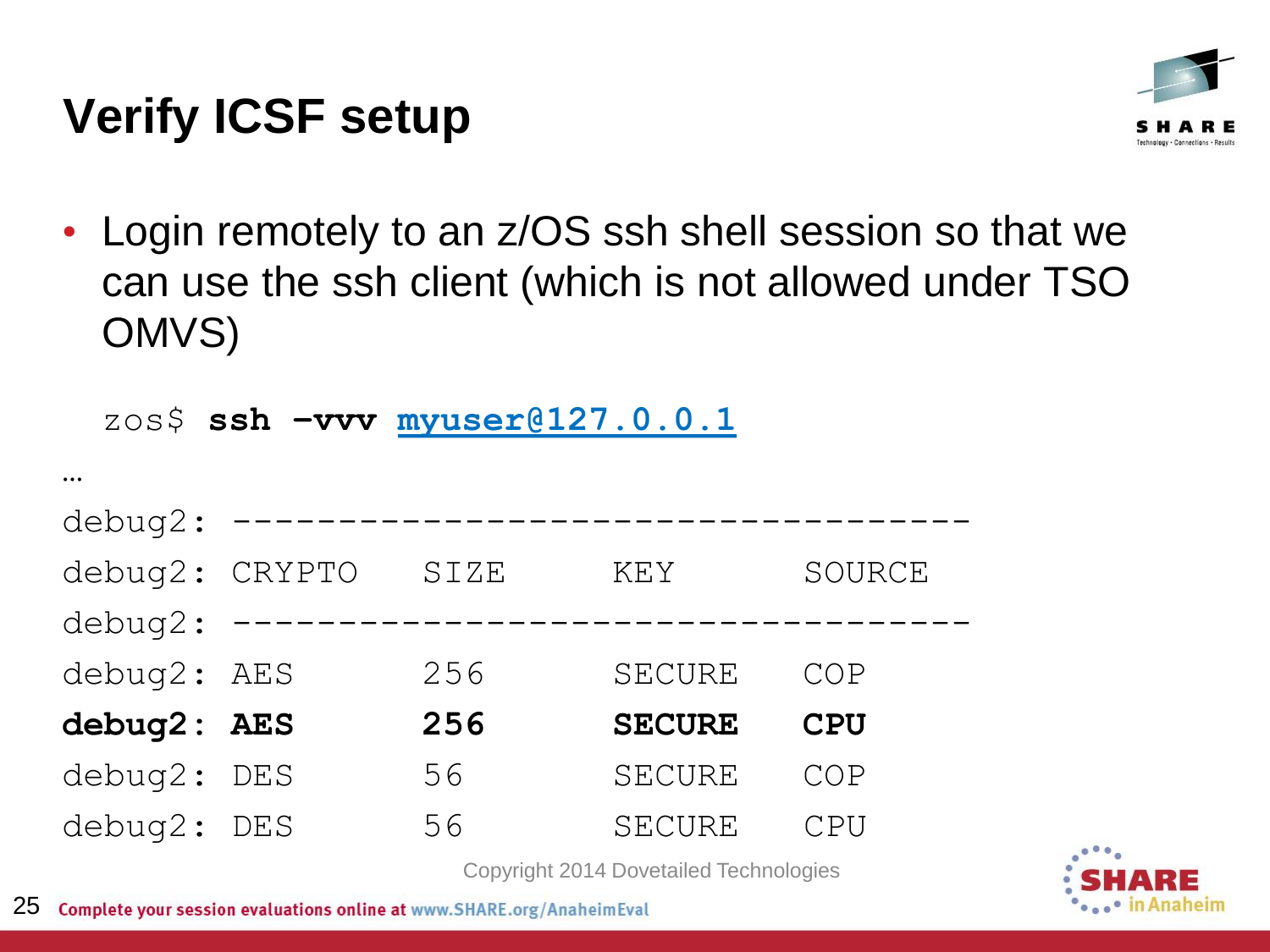## **Verify ICSF setup (cont.)**



| Debug2: TDES            | 168 | <b>SECURE</b> | CPU        |
|-------------------------|-----|---------------|------------|
| debug2: TDES            | 168 | <b>SECURE</b> | COP        |
| debug2: SHA-1           | 160 | <b>NA</b>     | <b>CPU</b> |
| debug2: MD5             | 128 | NA            | SW         |
| $\bullet\bullet\bullet$ |     |               |            |

*Note:* SOURCE=CPU means CPACF, which is what ICSF uses for SSH Cipher and MAC acceleration.

**Note:** The strength/size is the largest bit length supported by the facility. In the display above, AES-128, AES-192, and AES-256 are supported via ICSF with CPACF.

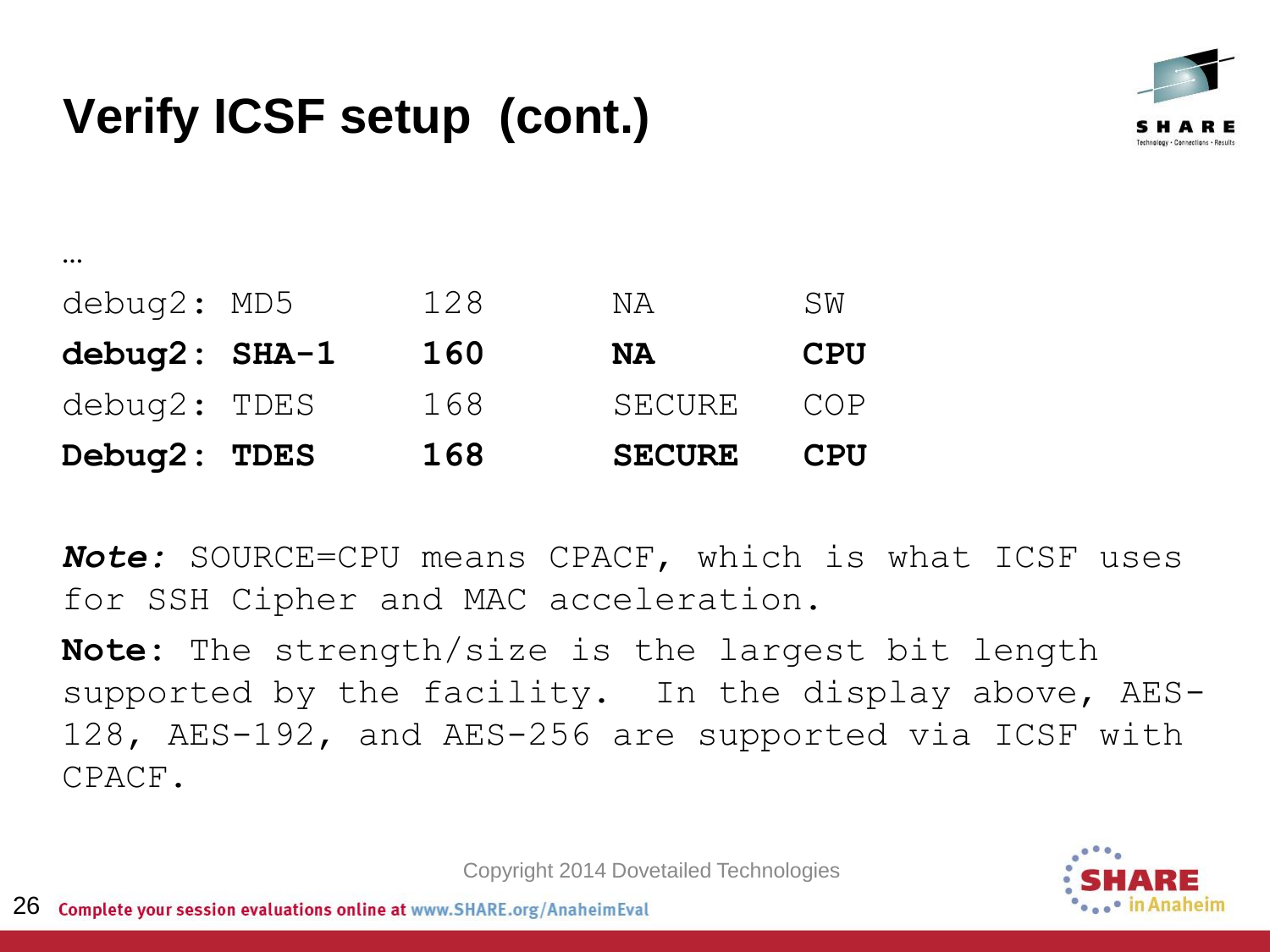# **Verify ICSF setup (cont.)**



… debug3: RNG is ready, skipping seeding

*Note:* This message implies that /dev/random was used for initializing random numbers.

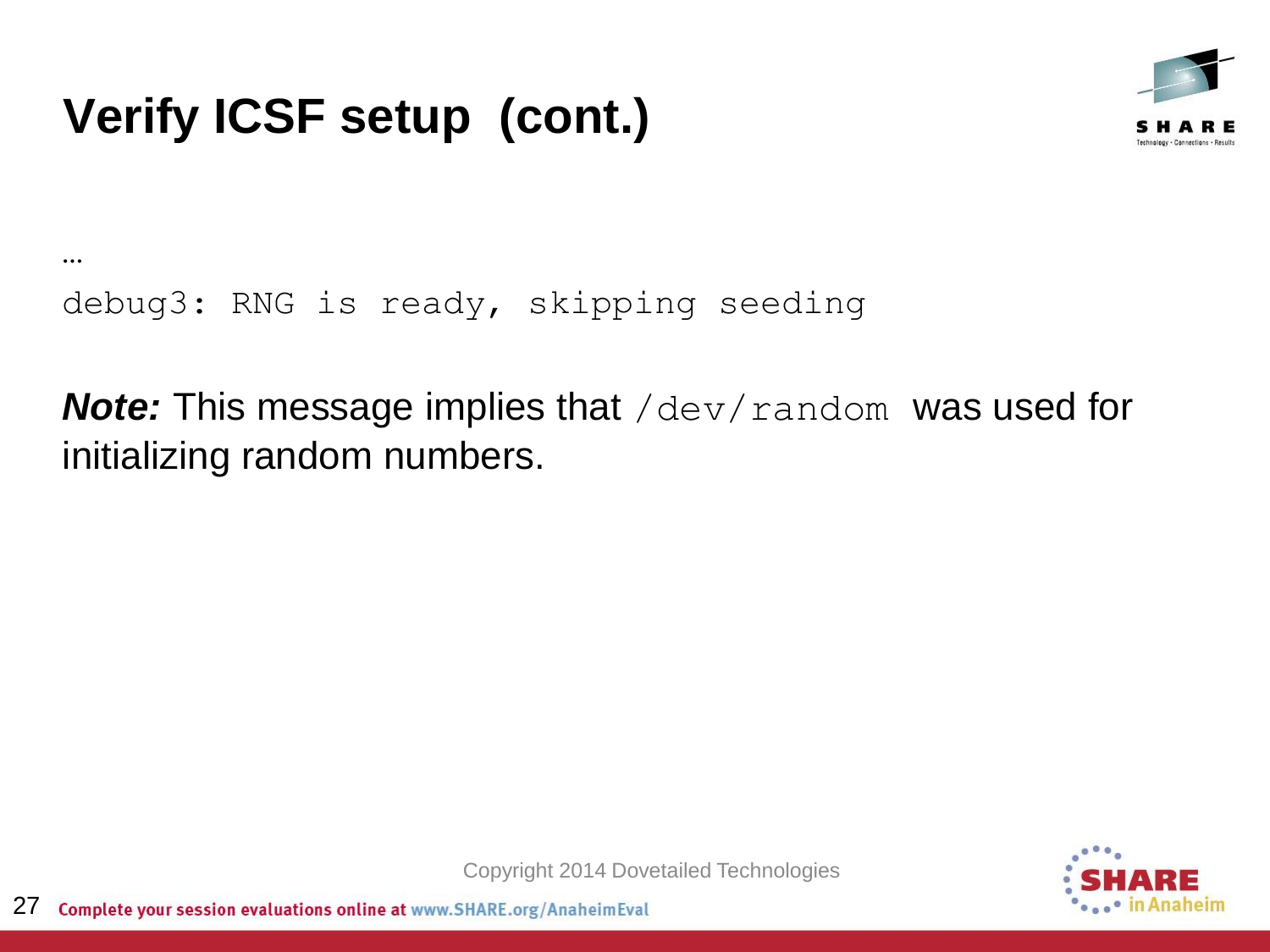# **Verify ICSF setup (cont.)**

…



#### debug1: mac setup by id: hmac-sha1 from source ICSF debug2: mac setup: found hmac-sha1 debug1: zsshIcsfMacInit (402): CSFPTRC successful: return code =  $0$ , reason code =  $0$ , handle = 'SYSTOK-SESSION-ONLY 00000000S

*Note:* These messages indicate that ICSF was used for MAC hmac-sha1

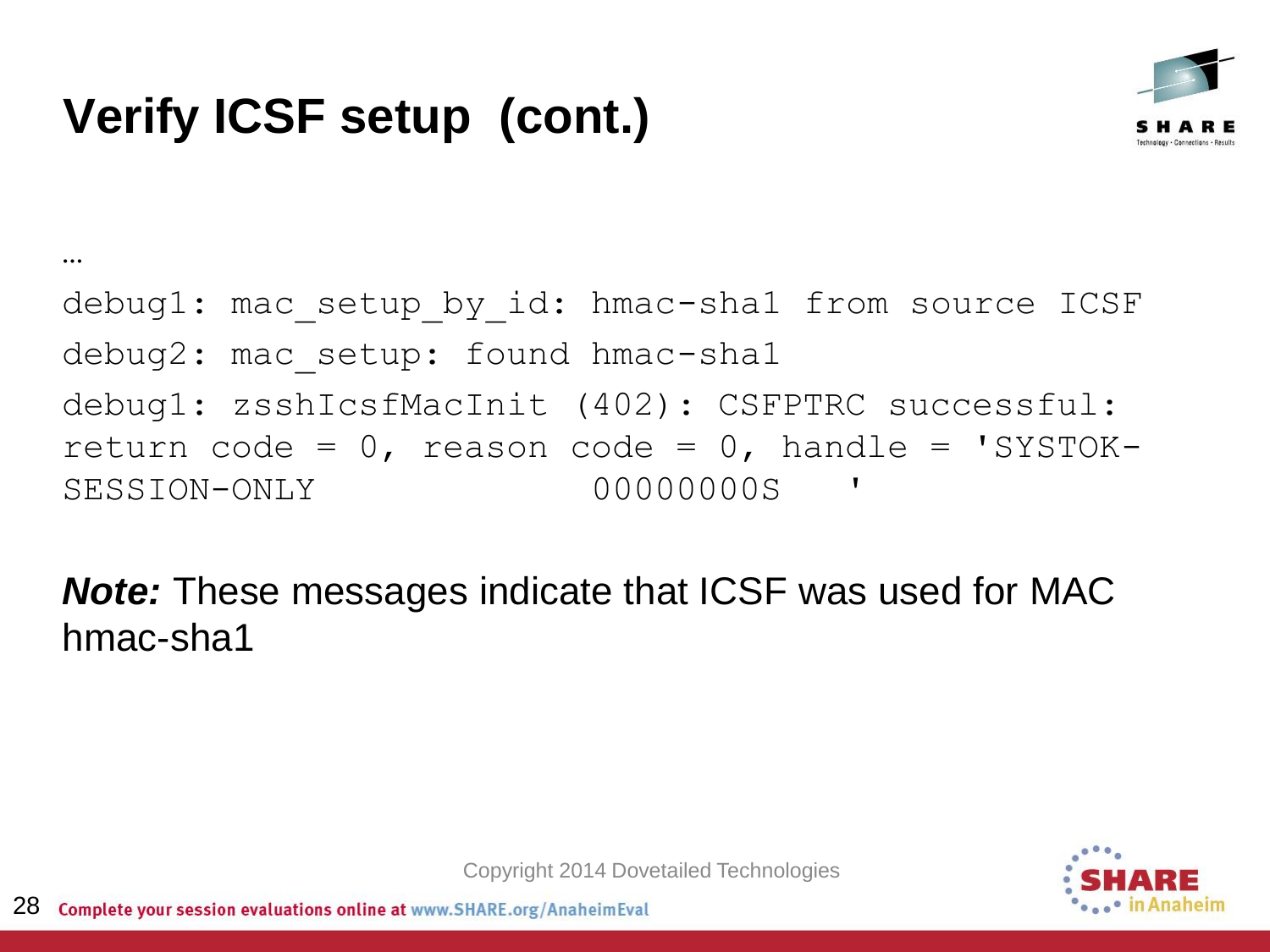

#### … debug1: cipher init: aes128-cbc from source ICSF debug1: zsshIcsfCipherInit (930): CSFPTRC successful: return code =  $0$ , reason code =  $0$ , handle = 'SYSTOK-SESSION-ONLY 00000001S

*Note:* These messages indicate that ICSF was used for Cipher aes128-cbc

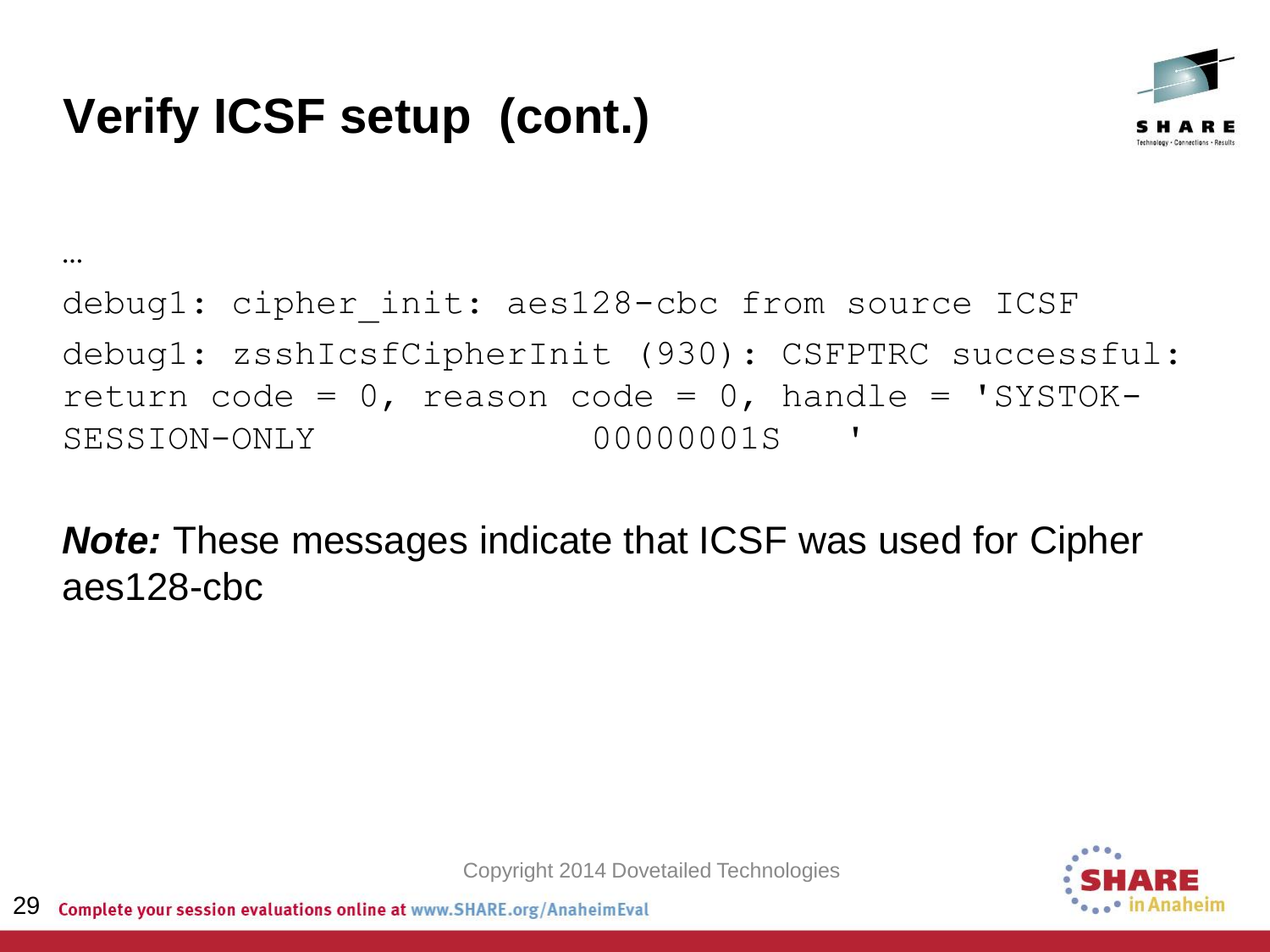#### **Measuring resource consumption**



- With cozsftp client, COZ\_LOG=D will print ssh CPU time
	- -oMACsSource=OpenSSL -oCiphersSource=OpenSSL can be used to disable ICSF for a single client session
- (harder): look at SMF30 completion records Client:
	- AS #1: (JES init) + COZBATCH + Co:Z SFTP
	- AS #2: (OMVS) /bin/ssh

Server:

- AS #1: (OMVS) sshd process for the session
- AS #2: (OMVS) /bin/sh -c sftp-server.sh
- AS #3: (OMVS) sftp-server (P.T. or Co:Z version)

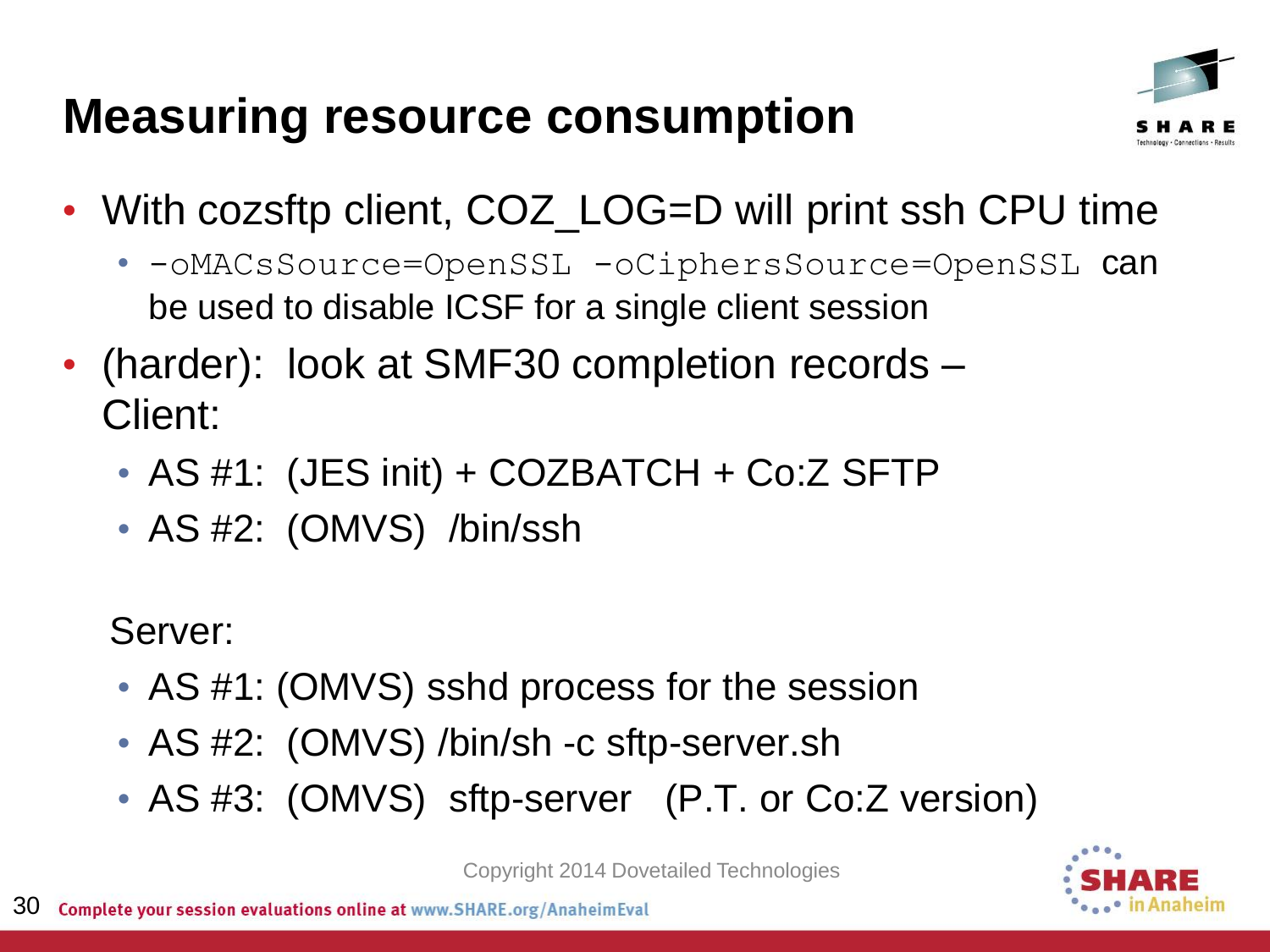#### **Using Co:Z SFTP client with IBM Ported Tools OpenSSH**



• Simply invoke the "cozsftp" command instead of "sftp":





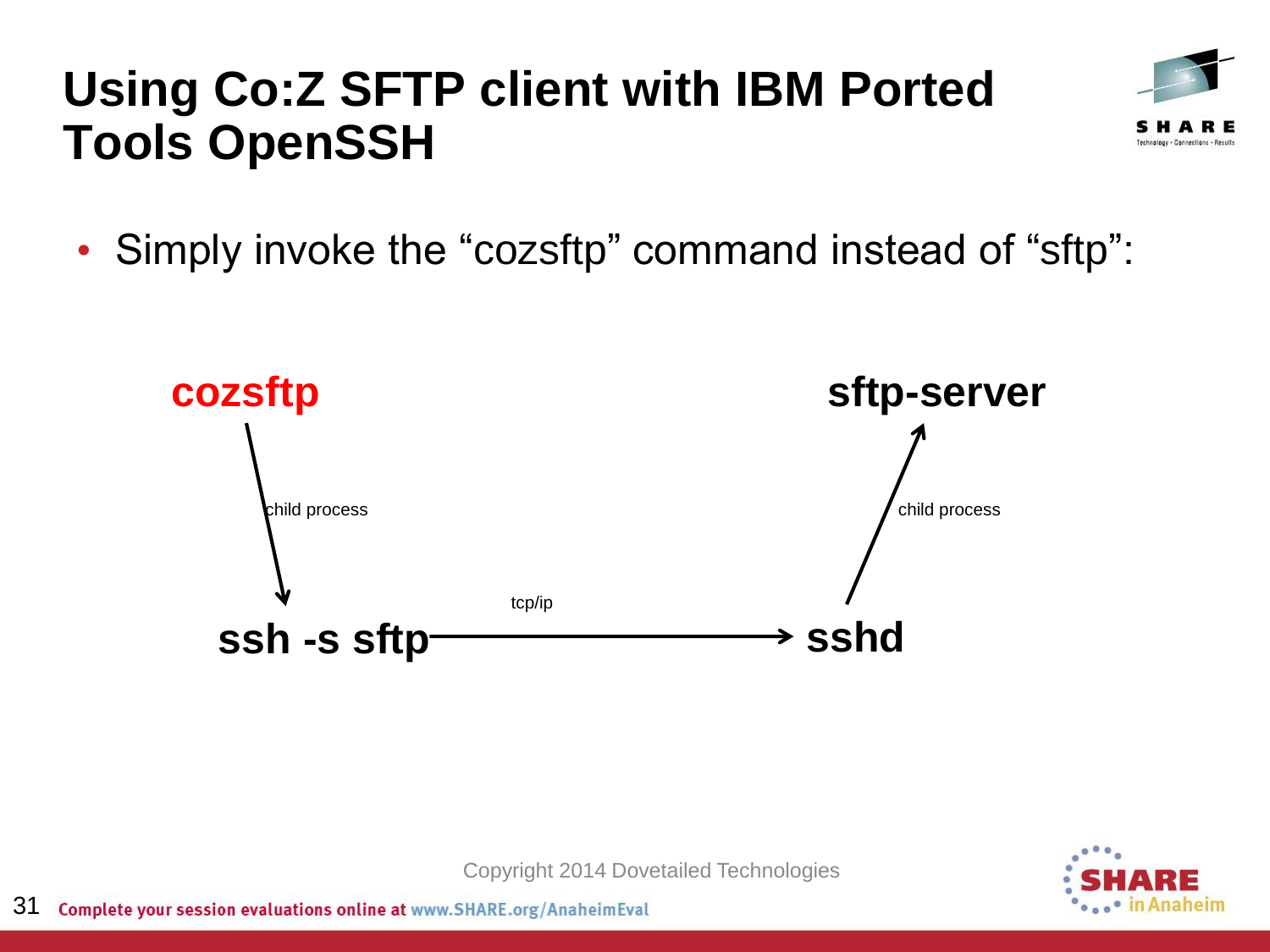#### **Using Co:Z SFTP server with IBM Ported Tools SSHD**



• Update /etc/ssh/sshd\_config #Subsystem sftp /usr/lib/ssh/sftp-server Subsystem sftp /u/vendor/coz/bin/sftp-server.sh

The Co:Z supplied sftp-server.sh shell script will by default still invoke the IBM sftp-server unless user has a Co:Z SFTP server profile. Sites can make Co:Z SFTP the default via this change:

```
# file: /etc/ssh/sftp-server.rc
```
…

#### USE\_COZ\_SFTP=true